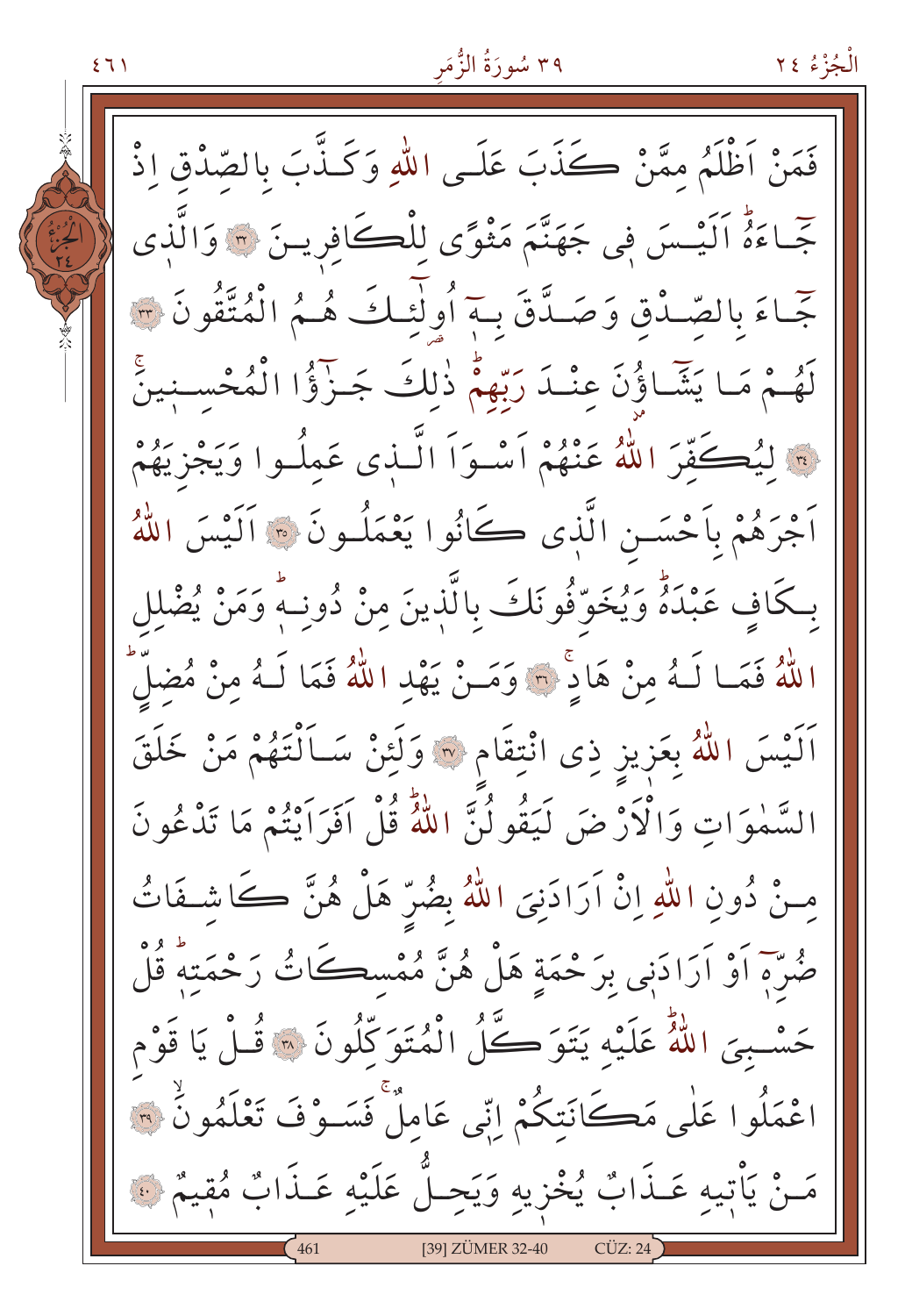# ۳۹ سُورَةُ الزُّمَر

انَّا اَنْزَلْنَا عَلَيْكَ الْكِتَابَ لِلنَّاسِ بِالْحَقِّ فَمَنِ اهْتَدٰى فَلِنَفْسِهِ وَمَـنْ ضَـلَّ فَإِنَّمَـا يَضلُّ عَلَيْهَـأً وَمَا اَنْـتَ عَلَيْهِمْ بِوَ كِيلْ ﴾ اَللَّهُ يَتَوَفَّى الْأَنْفُسَ جِينَ مَوْتِهَا وَالَّتِي لَمْ تَمُتْ في مَنَامهَاً فَيُمْسِكُ الَّتِي قَضْى عَلَيْهَا الْمَوْتَ وَيُرْسِـلُ الْأُخْـرَى اِلَى اَجَلِ مُسَـمَّى اِنَّ فِى ذٰلِكَ لَأيَاتٍ لِقَوْمِ يَتَفَكَّرُونَ ۞ آمِ اتَّخَذُوا مِنْ دُونِ اللّٰهِ شُـفَعَّاءً قُلْ أَوَلَوْ كَانُوا لَا يَمْلِكُونَ شَيْئًا وَلَا يَعْقِلُونَ ۞ قُلْ لِلَّهِ الشَّفَاعَةُ جَمِيعاً لَهُ مُلْكُ السَّمٰوَاتِ وَالْأَرْضُ ثُمَّ الَّيْه ثَرْجَعُونَ ۞ وَإِذَا ذُكِرَ اللَّهُ وَحْدَهُ اشْمَاَزَّتْ قُلُوبُ الَّذينَ لَا يُؤْمِنُونَ بِالْاْخِرَةِ وَإِذَا ذُكِرَ الَّذِينَ مِنْ دُونِــٓ إِذَا هُمْ يَسْتَبْشَـرُونَ ۞ قُلِ اللَّهُمَّ فَاطِرَ السَّمٰوَاتِ وَالْأَرْضِ عَالِمَ الْغَيْبِ وَالشَّـهَادَةِ أَنْتَ تَحْكُمُ بَيْنَ عِبَادِكَ فِيمَا كَانُوا فِيهِ يَخْتَلِفُونَ ۞ وَلَـوْ أَنَّ لِلَّذِيـنَ ظَلَمُوا مَا فِي الْأَرْضِ جَمِيعـًا وَمِثْلَـهُ مَعَـهُ لَافْتَدَوْا بِهِ مِنْ سُـوءِ الْعَـذَابِ يَوْمَ الْقيٰمَـةُ وَبَدَا لَهُمْ منَ اللهِ مَا لَمْ يَكُونُوا يَحْتَسِـبُونَ ۞ [39] ZÜMER 41-47

 $577$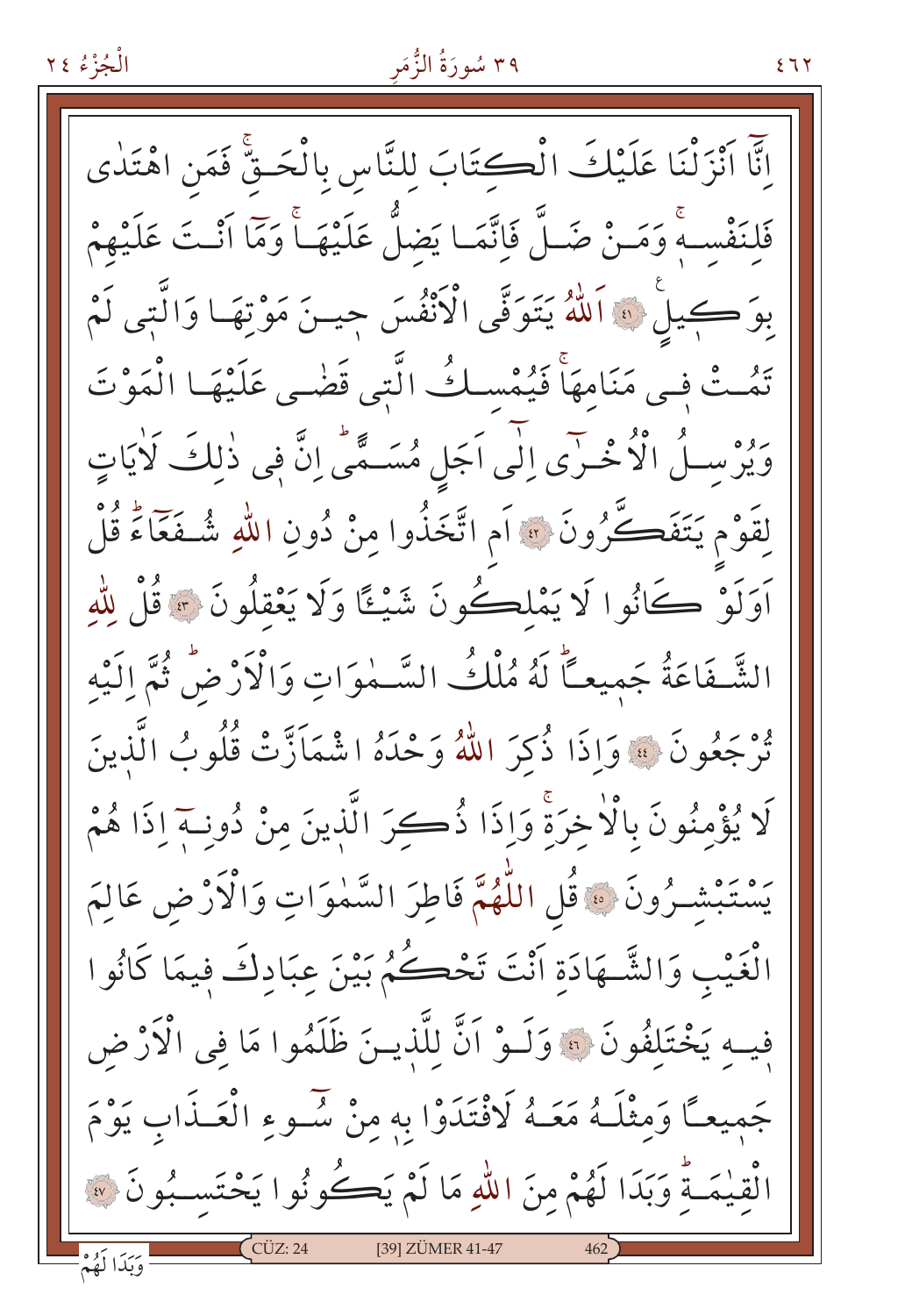وَبَدَا لَهُمْ سَـيِّـئَاتُ مَا ڪَسَـبُوا وَحَاقَ بهمْ مَا ڪَانُوا به يَسْتَهْزِؤُنَ \* فَإِذَا مَسَّ الْانْسَـانَ ضُرٌّ دَعَانَاً ثُمَّ إِذَا خَوَّلْنَاهُ نِعْمَـةً مِنَّـاً قَالَ اِنَّمَا أُوبِّيتُهُ عَلَى عِلْمَ بَلْ هِيَ فِتْنَةٌ وَلْكِنَّ اَكْثَرَهُـمْ لَا يَعْلَمُونَ ۞ قَدْ قَالَهَا الَّذِينَ مِنْ قَبْلِهِمْ فَمَّا اَغْنٰى عَنْهُمْ مَا كَانُوا يَكْسبُونَ ۞ فَأَصَابَهُمْ سَيِّءَاتُ مَا ڪَسَبُواْ وَالَّذِينَ ظَلَمُوا مِنْ هَؤُلَّاءِ سَــيُصِيبُهُمْ سَــيِّـٵتُ مَا كَسَبُواْ وَمَا هُـمْ بِمُعْجِزِينَ ۞ أَوَلَـمْ يَعْلَمُوا أَنَّ اللَّهَ يَبْسُـطُ الرِّزْقَ لِمَـنْ يَثِّمَـاءُ وَيَقْدِرُّ إِنَّ فِي ذٰلِكَ لَأيَـاتٍ لِقَـوْمِ يُؤْمِنُونَ ۚ ﴾ قُـلْ يَا عبَاديَ الَّذِينَ اَسْـرَفُوا عَلٰى اَنْفُسـهِمْ لَا َتَقْنَطُوا منْ رَحْمَــة اللّهِ إنَّ اللهَ يَغْفـرُ الذُّنُـوبَ جَميعاً إنَّهُ هُــوَ الْغَفُورُ الرَّحِيمُ \* وَأَنِيبُوا إِلَٰى رَبَّكُمْ وَأَسْلِمُوا لَهُ مِنْ قَبْلِ أَنْ يَأْتِيَكُمُ الْعَذَابُ ثُمَّ لَا تُنْصَـرُونَ ۞ وَاتَّبِعُوا أَحْسَـنَ مَمَّا ٱنْزِلَ اِلَيْكُمْ مِنْ رَبِّكُمْ مِنْ قَبْلِ اَنْ يَأْتِيَكُمُ الْعَذَابُ بَغْتَةً وَأَنْتُـمْ لَا تَشْـعُرُونُ ۚ ۚ أَنْ تَقُـولَ نَفْسٌ يَا حَسْـرَتٰى عَلٰى مَا فَرَّطْتُ فِي جَنْبِ اللّهِ وَإِنْ كُنْــتُ لَمِــنَ السَّــاخِرِينُ ۞ [39] ZÜMER 48-56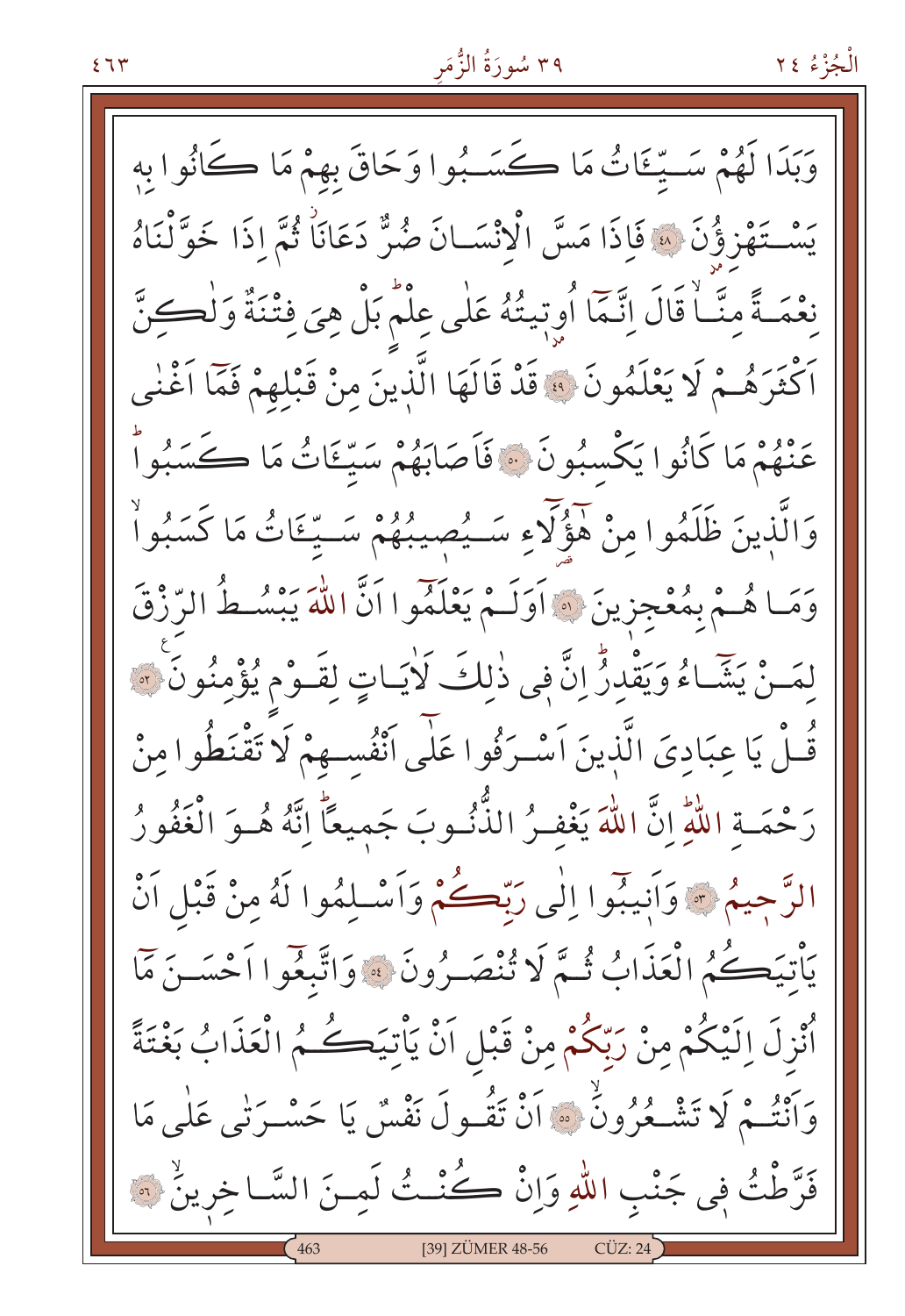# ۳۹ سُورَةُ الزُّمَرِ

 $575$ 

اَوْ تَقُولَ لَـوْ اَنَّ اللَّهَ هَدٰينِي لَكُنْـتُ مِنَ الْمُتَّقِينُ ۞ اَوْ تَقُـولَ حِينَ تَرَى الْعَذَابَ لَوْ اَنَّ لِي كَوَّةً فَاَكُونَ مِنَ الْمُحْسِنِينَ ۞ بَلْيِ قَدْ جَاءَتْكَ أَيَاتِي فَكَذَّبْتَ بِهَا وَاسْتَكْبَرْتَ وَكُنْتَ مِنَ الْكَافِرِينَ ﴾ وَيَوْمَ الْقِيْمَةِ تَـرَى الَّذِينَ كَذَبُوا عَلَى اللهِ وُجُوهُهُمْ مُسْـوَدَّةٌ اَلَيْسَ فِي جَهَنَّمَ مَثْوًى لِلْمُتَكَبِّرِينَ ۞ وَيُنَجّي اللّهُ الَّذينَ اتَّقَوْا بِمَفَازَتِهِـمْ لَا يَمَسُّـهُمُ الشُّـوءُ وَلَا هُـمْ يَحْزَنُـونَ ۞ ٱللَّهُ خَالِقٌ كُلِّ شَيْءٍ وَهُوَ عَلٰى كُلِّ شَيْءٍ وَكِيلٌ ۞ لَهُ مَقَالِيدُ السَّمٰوَاتِ وَالْآرْضُ وَالَّذِينَ كَفَرُوا بِاٰيَاتِ اللهِ أُولَٰئَكَ هُـمُ الْخَاسِـرُونَ \* قُـلْ اَفَغَيْـرَ اللهِ تَأْمُرُونَنِي اَعْبُـدُ اَيُّهَا الْجَاهِلُونَ ﴾ وَلَقَدْ أُوحِيَ اِلَيْكَ وَالَى الَّذِينَ مِنْ قَبْلِكَ لَئِنْ اَشْرَكْتَ لَيَحْبَطَنَّ عَمَلُكَ وَلَتَكُونَنَّ مِنَ الْخَاسرينَ فَ بَلِ اللَّهَ فَاعْبُدْ وَكُنْ مِنَ الشَّاكِرِينَ ۞ وَمَا قَدَرُوا اللَّهَ حَقَّ قَـٰدُرِهِ وَالْأَرْضُ جَمِيعـًا قَبْضَتُهُ يَوْمَ الْقِيْمَةِ وَالسَّـْمُوَاتُ مَطْوِيَّـاتٌ بِيَمِينِهِ سُـبْحَانَهُ وَتَعَالٰى عَمَّا يُشْـرِكُونَ ۞ [39] ZÜMER 57-67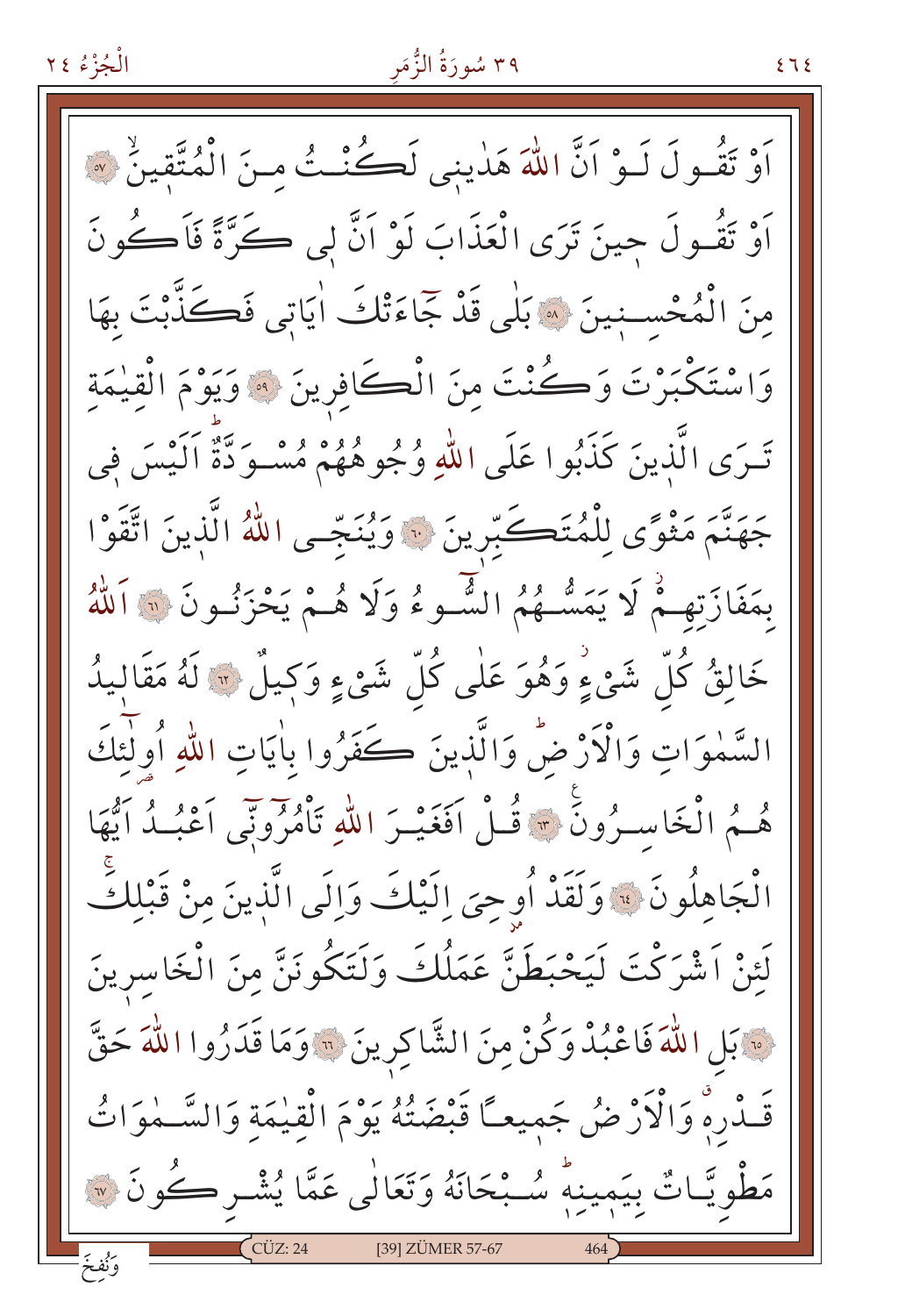وَنُفــخَ فـى الصُّــور فَصَعِــقَ مَنْ فِـى السَّــمٰوَاتِ وَمَنْ فِى الْأَرْضِ اِلَّا مَنْ شَّـاءَ اللَّهُ ثُمَّ نُفِخَ فِيهِ اُخْرٰى فَإِذَا هُمْ قِيَامٌ يَنْظُرُونَ ۞ وَاَشْرَقَتِ الْأَرْضُ بِنُورِ رَبِّهَا وَوُضِعَ الْكِتَابُ وَجِّيءَ بِالنَّبِيّنَ وَالشُّهَدَّاءِ وَقُضىَ بَيْنَهُمْ بِالْحَقِّ وَهُمْ لَا يُظْلَمُونَ ۞ وَوُقِّيَتْ كُلّْ نَفْسٍ مَا عَمِلَتْ وَهُـوَ أَعْلَمُ بِمَا يَفْعَلُونَ ۞ وَسِمِيقَ الَّذِينَ كَخَرَّوا اِلْمِي جَهَنَّمَ زُمَراً حَتَّى إِذَا جَاؤُهَـا فُتحَتْ أَبْوَابُهَا وَقَالَ لَهُمْ خَزَنَتُـهَا أَلَمْ يَأْتِكُمْ رُسُـلٌ مِنْكُمْ يَتْلُونَ عَلَيْكُمْ اٰيَـاتِ رَبّكُمْ وَيُنْذِرُونَكُمْ لِقَّاءَ يَوْمِكُمْ هٰذَاْ قَالُوا بَلْيِ وَلْكِنْ حَقَّتْ كَلِمَـةُ الْعَذَابِ عَلَى الْڪَافِرِينَ ۞ قِيلَ ادْ خُلُوا اَبْوَابَ جَهَنَّمَ خَالِدِينَ فِيهَاْ فَبِئْسَ مَثْوَى الْمُتَكَبِّرِينَ ۞ وَسـيقَ الَّذِينَ اتَّقَوْا رَبَّهُمْ الَـى الْجَنَّة زُمَـراً حَتَّى إِذَا جَمَاؤُهَا وَفُتِحَـتْ أَبْوَابُهَا وَقَالَ لَهُمْ خَزَنَتُهَا سَلَامٌ عَلَيْكُمْ طِبْتُمْ فَادْخُلُوهَا خَالِدِينَ ۞ وَقَالُـوا الْحَمْـدُ لِلّٰهِ الَّذي صَدَقَنَا وَعْـدَهُ وَاَوْرَثَنَا الْأَرْضَ بِهِ بِهِ مِنْ الْجَنَّـةِ حَيْثُ نَشَّاءُ فَنعْـمَ أَجْـرُ الْعَاملينَ ۞ [39] ZÜMER 68-74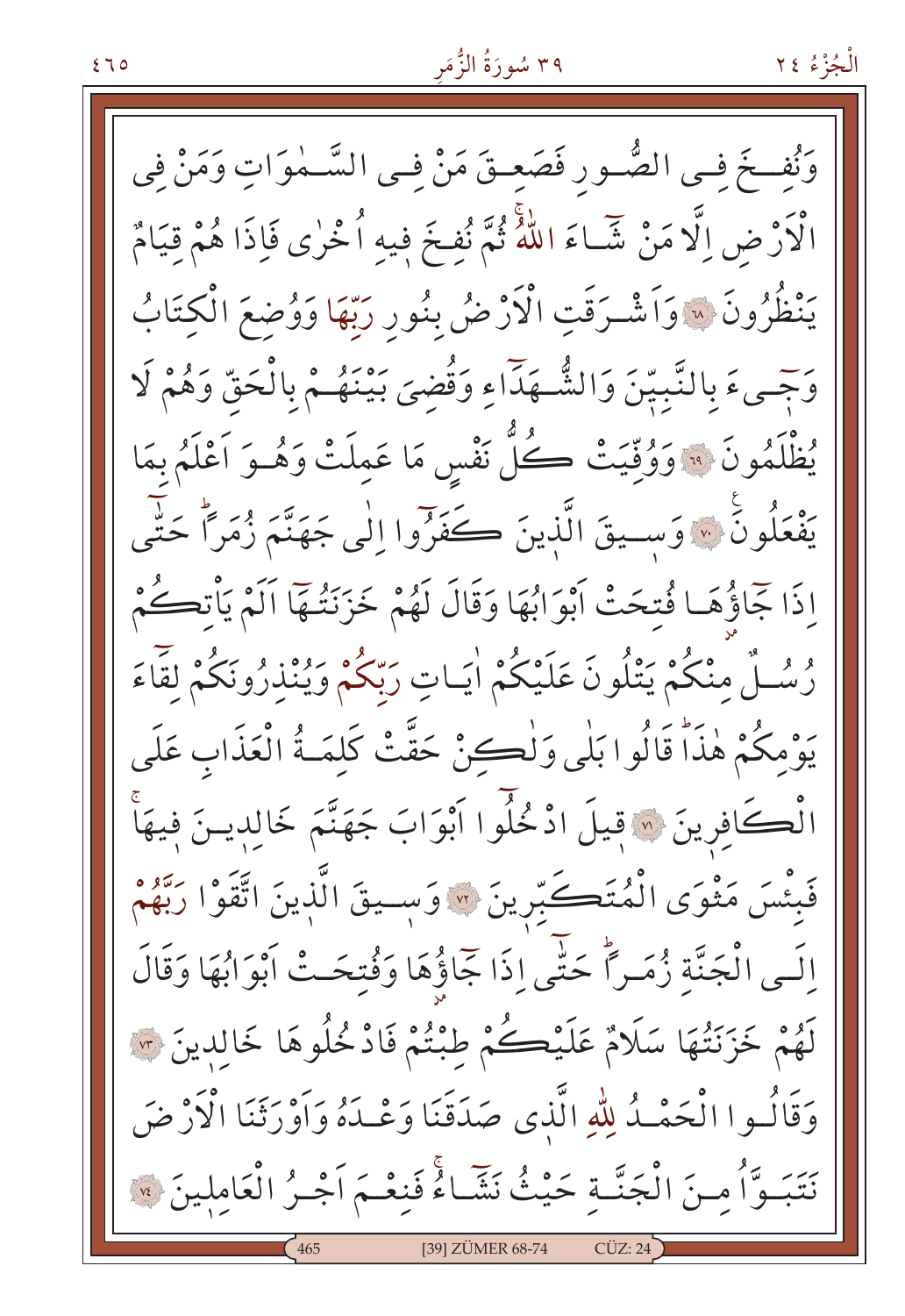الْجُزْءُ ٢٤ ۳۹ سُورَةُ الزُّمَر  $277$ وَتَرَى الْمَلْئِكَةَ خَافِّينَ مِنْ حَوْلِ الْعَرْشِ يُسَبِّحُونَ بِحَمْدِ رِبِّهِمْ وَقُضِيَ بَيْنَهُمْ بِالْحَقِّ وَقِيلَ الْحَمْدُ لِلَّهِ رَبِّ الْعَالَمِينَ ۞ سُورَةُ الْمُؤْمِن اٰیَاتُهَا ٨٥ مَكِّيَّةٌ حُمُّ ۞ تَنْزِيلُ الْكِتَابِ مِنَ اللّهِ الْعَزِيــزِ الْعَلِيــمْ ۞ غَافِر الذَّنْبِ وَقَابِلِ التَّوْبِ شَبِيدِ الْعِقَـابِ ذِي الطَّوْلُ لَآ اِلْهَ اِلَّا هُوِّ إِلَيْهِ الْمَصِيرُ ٣ مَا يُجَادِلُ فَي اٰيَاتِ اللَّهِ إِلَّا الَّذِينَ كَفَرُوا فَلَا يَغْرُرْكَ تَقَلَّبُهُمْ فِي الْبِلَادِ ﴾ كَذَّبَتْ قَبْلَهُمْ قَوْمُ نُو ح وَالْأَحْزَابُ مِنْ بَعْدِهِمْ وَهَمَّتْ كُلُّ أُمَّةٍ بِرَسُـولِهِمْ لِيَاْ خُذُوهُ وَجَادَلُـوا بِالْبَاطِلِ لِيُدْحِضُوا بِهِ الْحَقَّ فَاَخَذْتُهُمْ فَكَيْفَ كَانَ عِقَابٍ ۞ وَكَذَٰلِكَ حَقَّتْ كَلِمَتُ رَبَّكَ عَلَـى الَّذِينَ كَفَرُوا اَنَّهُمْ اَصْحَابُ النَّارُ ﴾ اَلَّذِينَ يَحْمِلُونَ الْعَرْشَ وَمَنْ حَوْلَهُ يُسَـبِّحُونَ بِحَمْدِ رَبِّهِمْ وَيُؤْمِنُونَ بِهِ وَيَسْـتَغْفِرُونَ للَّذينَ اٰمَنُواْ رَبَّنَا وَسعْتَ كُلِّ شَـيْءٍ رَحْمَةً وَعِلْمًا فَاغْفِرْ للَّذيـنَ تَابُـوا وَاتَّبَعُوا سَـبِيلَكَ وَقِهِمْ عَـذَابَ الْجَجِيمِ لَا [39] ZÜMER 75 / [40] MÜ'MİN 1-7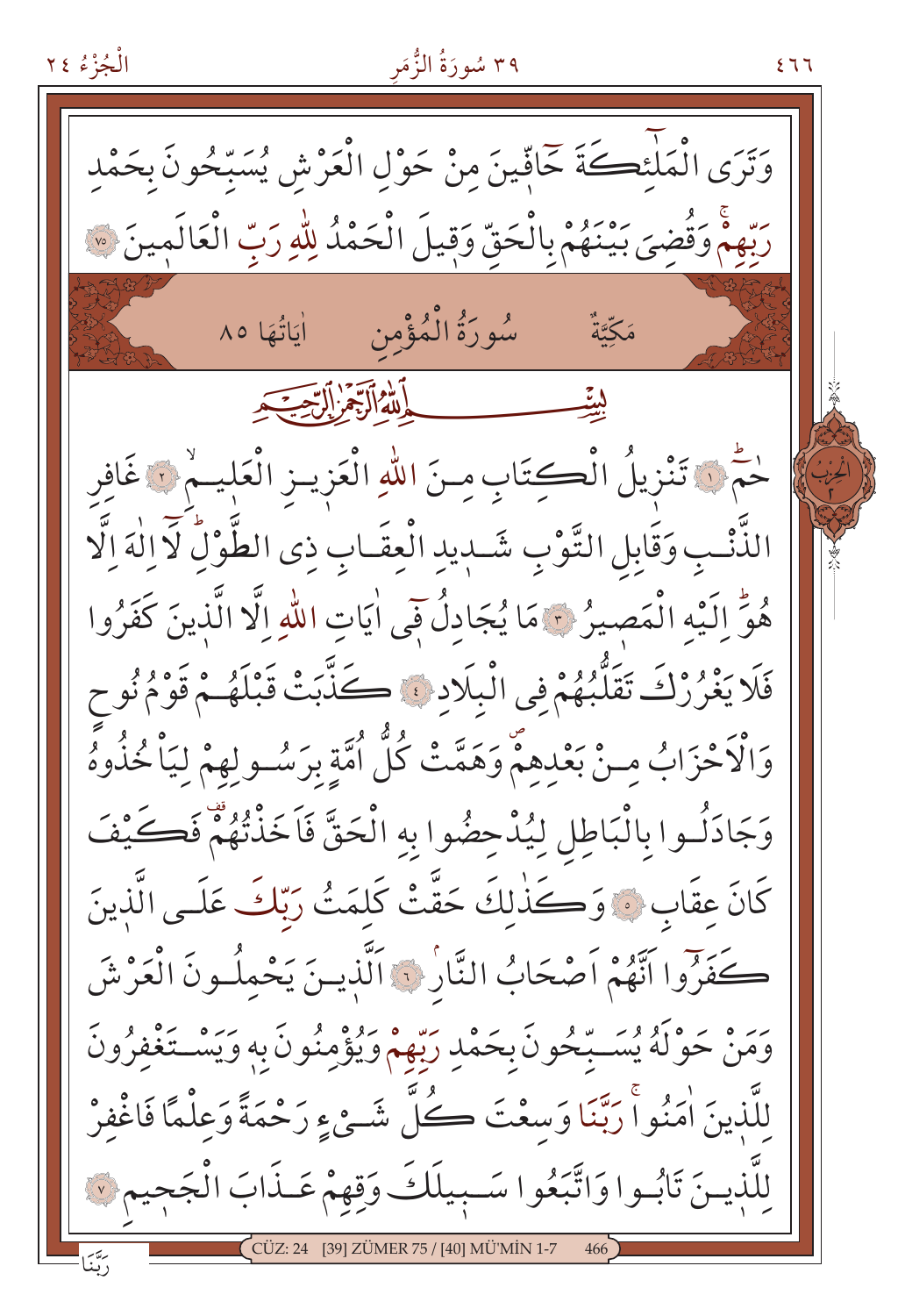### ٤٠ سُورَةُ الْمُؤْمِن

ربَّنَـا وَاَدْخِلْهُـمْ جَنَّاتٍ عَـدْنٍ الَّتِى وَعَدْتَهُـمْ وَمَنْ صَلَحَ مِنْ اٰبَآئِهِمْ وَاَزْوَاجِهِمْ وَذُرِّيَّاتِهِمْ إِنَّكَ اَنْتَ الْعَزِينُ الْحَكِيمُ ۚ ۚ وَقِهِمُ السَّـِّئَاتِّ وَمَنْ تَقِ السَّيِّئَاتِ يَوْمَئِذِ فَقَدْ رَحِمْتَهُ وَذٰلكَ هُوَ الْفَوْزُ الْعَظِيمُ ۚ وَانَّ الَّذِينَ كَفَرُوا يُنَادَوْنَ لَمَقْتُ اللَّهِ اَكْبَرُ مِنْ مَقْتِحَكُمْ اَنْفُسَكُمْ إِذْ تُدْعَوْنَ إِلَى الْايِمَانِ فَتَكْفُّرُونَ ۞ قَالُـوا رَبَّنَـا اَمَتَّنَـا اثْنَتَيْنِ وَاَحْيَيْتَنَـا اثْنَتَيْـن فَاعْتَرَفْنَـا بِذُنُوبِنَا فَهَـلْ إِلٰى خُرُوج مِنْ سَبِيلٍ ۞ ذٰلِكُمْ بِأَنَّهُ إِذَا دُعِيَ اللَّهُ وَحْدَهُ كَفَرْتُمْ وَإِنْ يُشْرَكْ بِهِ تُؤْمِنُواْ فَالْحُكْمُ لِلَّهِ الْعَلِيّ الْكَبِيرِ ۞ هُوَ الَّذِى يُرِيكُمْ اٰيَاتِهِ وَيُنَزِّلُ لَڪُمْ مِنَ السَّمَاءِ رزْقًا وَمَا يَتَذَكَّـرُ إِلَّا مَـنْ يُنيـبُ ٣ فَادْعُـوا اللَّهَ مُخْلِصِينَ لَهُ الدِّينَ وَلَوْ كُرِهَ الْكَافِـرُونَ ۞ رَفِيــعُ الدَّرَجَاتِ ذُو الْعَـرْشْ يُلْقِى الـرُّوحَ مِنْ اَمْرِهِ عَلٰى مَنْ يَشَّـاءُ مِنْ عِبَادِهِ لِيُنْبِذِرَ يَوْمَ التَّلَاقُ ۚ ۚ يَوْمَ هُمْ بَارِزُونَّ لَا يَخْفٰى عَلَى اللَّهِ مِنْهُـمْ شَـيْءٌ لِمَنِ الْمُلْكُ الْيَوْمِّ لِلّهِ الْوَاحِـدِ الْقَهَّارِ ۞ [40] MÜ'MİN 8-16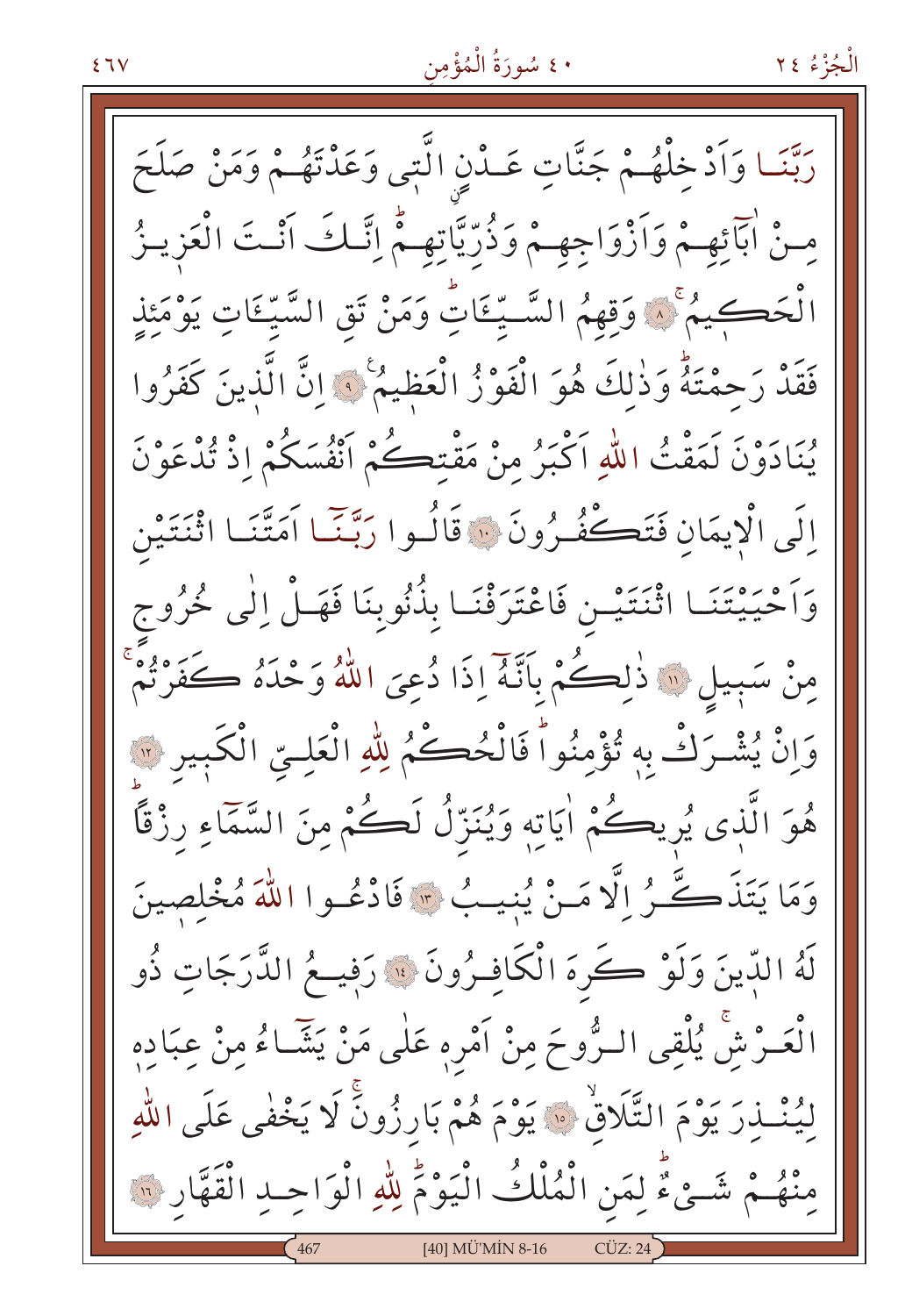### ٤٠ سُورَةُ الْمُؤْمِن

 $57<sub>A</sub>$ 

اَنْيَوْمَ تُجْزٰى كُلُّ نَفْسٍ بِمَا كَسَـبَتْْ لَا ظُلْـمَ الْيَوْمَ اِنَّ اللَّهَ سَـرِيعُ الْحِسَـابِ \* وَاَنْذِرْهُـمْ يَـوْمَ الْأَزِفَـةِ اِذِ الْقُلُـوبُ لَـدَى الْحَنَاجِرِ كَاظِمِيـنٍّ مَـا لِلظَّالِمِينَ مِنْ حَمِيـمٍ وَلَا شَـفِيعٍ يُطَـاغٌ ۞ يَعْلَـمُ خَمَائِنَـةَ الْاَعْيُنِ وَمَا تُخْفِى الصُّدُورُ ۚ وَاللَّهُ يَقْضِى بِالْحَقِّ وَالَّذِينَ يَدْعُونَ مِنْ دُونِهِ لَا يَقْضُونَ بِشَـئٍ ءٍ إنَّ اللَّهَ هُوَ السَّـميعُ الْبَصيرُ فِيَّةِ أَوَلَمْ يَسِيرُوا فِي الْأَرْضِ فَيَنْظُرُوا كَيْفَ كَانَ عَاقِبَةُ الَّذِينَ كَانُوا مِنْ قَبْلِهِمّْ كَانُوا هُمْ اَشَـدَّ مِنْهُمْ قُوَّةً وَاٰثَاراً فِي الْأَرْضِ فَاَخَذَهُـمُ اللَّهُ بِذُنُوبِهِمْ وَمَا كَانَ لَهُمْ مِنَ اللَّهِ مِنْ وَاقِ ۞ ذٰلِكَ بِأَنَّهُـمْ كَانَتْ تَأْتِيهِمْ رُسُلُهُمْ بِالْبَيِّنَاتِ فَكَفَرُوا فَاَخَذَهُمُ اللَّهُ إِنَّهُ قَوِيٌّ شَدٖيدُ الْعِقَابِ ۞ وَلَقَدْ أَرْسَـلْنَا مُوسْـى بِاٰيَاتِنَا وَسُـلْطَانٍ مُبِيـنٍٰ ۞ اِلٰى فِرْعَوْنَ وَهَامَانَ وَقَارُونَ فَقَالُوا سَاحِرٌ ڪَذَّابٌ ۞ فَلَمَّا جَمَاءَهُمْ بِالْحَـقِّ مِنْ عِنْدِنَا قَالُـوا اقْتُلُوا أَبْنَاءَ الَّذِيـنَ اٰمَنُوا مَعَهُ وَاسْتَحْيُوا نِسَاءَهُمْ وَمَا كَيْدُ الْكَافِرِينَ اِلَّا فِي ضَلَالٍ ۞ [40] MÜ'MİN 17-25 وَقَالَ فِرْعَوْنُ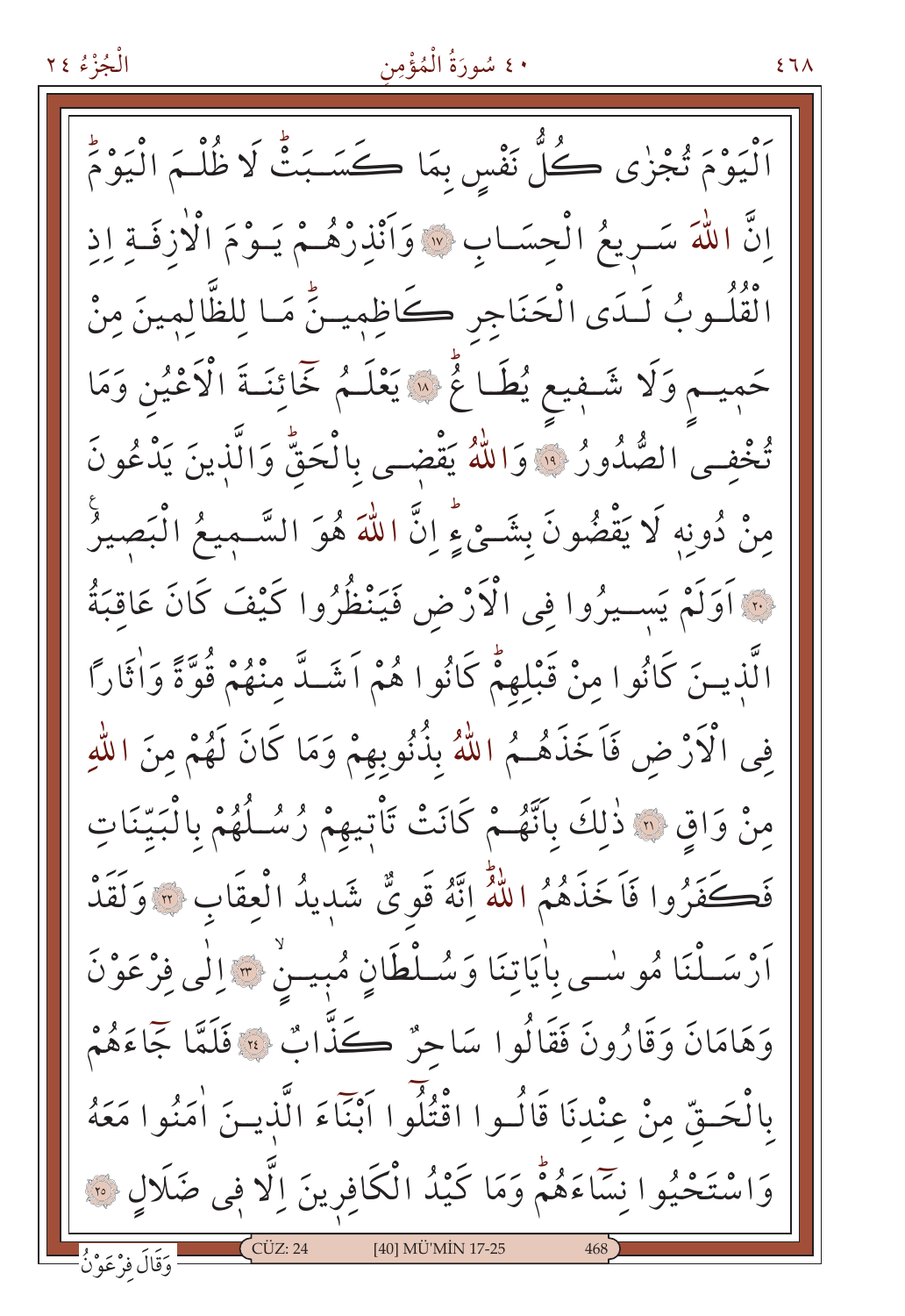### ٤٠ سُورَةُ الْمُؤْمِن

وَقَالَ فِرْعَوْنُ ذَرُونِي آقْتُلْ مُوسْمِي وَلْيَدْ مُ رَبَّهُ إِنِّي اَخَافُ اَنْ يُبَدِّلَ دِينَكُمْ اَوْ اَنْ يُظْهِرَ فِي الْأَرْضِ الْفَسَـادَ ۞ وَقَالَ مُوسَّـى اِبِّي عُذْتُ بِرَبِّي وَرَبِّڪُمْ مِنْ كُلِّ مُتَكَبِّر لَا يُؤْمِنُ بِيَوْمِ الْحِسَـابِ ۞ وَقَالَ رَجُلٌ مُؤْمِنٌ مِنْ اٰلِ فِرْعَوْنَ يَكْتُمُ إِيمَانَـَهُ اَتَقْتُلُـونَ رَجُـلًا اَنْ يَقُولَ رَبِّيَ اللَّهُ وَقَدْ جَمَاءَكُمْ بِالْبَيِّنَـاتِ مِنْ رَبِّكُمّْ وَإِنْ يَكُ كَاذِبًا فَعَلَيْه كَذٰبُهُ وَإِنْ يَكُ صَادِقًا يُصِبْكُمْ بَعْضُ الَّذِي يَعِدُكُمُ إِنَّ اللَّهَ لَا يَهْدِي مَنْ هُوَ مُسْرِفٌ كَذَّابٌ ۞ يَا قَوْمِ لَكُمُ الْمُلْكُ الْيَوْمَ ظَاهِرِينَ في الْأَرْضْ فَمَـنْ يَنْصُرُنَـا مـنْ بَـأْسِ اللّٰهِ إِنْ جَاءَنَـاً قَالَ فِرْعَوْنُ مَا أُرِيكُمْ اِلَّا مَا أَرٰى وَمَا أَهْدِيكُمْ اِلَّا سَـبِيلَ الرَّشَادِ ۞ وَقَالَ الَّنَّدِي اٰمَنَ يَا قَوْمِ اِنِّي اَخَافُ عَلَيْكُمْ مِثْلَ يَـوْمِ الْاَحْزَابِ \* مِثْلَ دَاْبِ قَوْمٍ نُـوحٍ وَعَادٍ وَثَمُودَ وَالَّذِينَ مِنْ بَعْدِهِمّْ وَمَا اللَّهُ يُرِيدُ ظُلْمـَّا لِلْعِبَادِ ۞ وَيَا قَوْم اِنِّي اَخَافُ عَلَيْكُمْ يَوْمَ التَّنَادُ ٣ يَوْمَ تُوَلَّونَ مُدْبِرِينَ مَا لَكُـمْ مِنَ اللّٰهِ مِنْ عَاصِمْ وَمَنْ يُضْلِلِ اللّٰهُ فَمَا لَهُ مِنْ هَادٍ ٣ [40] MÜ'MİN 26-33  $CÜZ:24$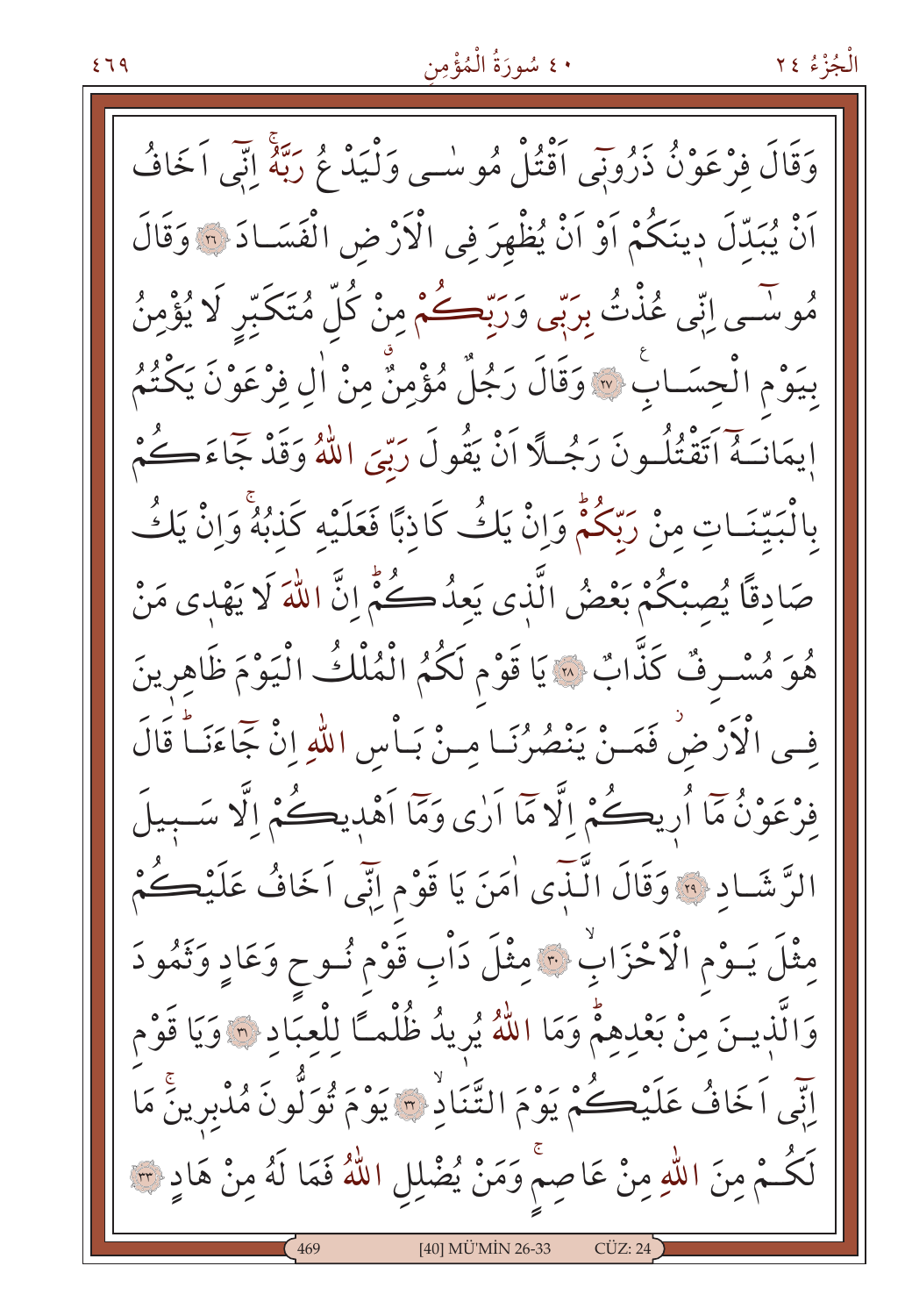#### ٤٠ سُورَةُ الْمُؤْمِن

 $\mathcal{N}$ 

وَلَقَدْ جَمَاءَكُمْ يُوسُفُ مِنْ قَبْلُ بِالْبَيِّنَاتِ فَمَا زِنْتُمْ فِي شَكَّ ممَّا جَاءَكُمْ بِهُ حَتَّى إِذَا هَلَكَ قُلْتُمْ لَنْ يَبْعَثَ اللَّهُ منْ بَعْدِهِ رَسُــوٍ لَّا كَذٰلكَ يُضلُّ اللَّهُ مَنْ هُوَ مُسْرِفٌ مُرْتَـابٌ ۞ اَلَّذِينَ يُجَادِلُونَ فَمِي اٰيَاتِ اللَّهِ بِغَيْرِ سُـلْطَانِ أَتَّنِهُمْ كَبُرَ مَقْتًا عِنْدَ اللَّهِ وَعِنْدَ الَّذِينَ أَمَنُواْ كَذَٰلِكَ يَطْبَــمُ اللّهُ عَلٰى ڪُلّ قَلْبِ مُتَڪَبِّـرِ جَبَّـارِ ۞ وَقَالَ فِرْعَــوْنُ يَا هَامَانُ ابْــن لٖـى صَرْحًا لَعَلَّمِى اَبْلُغُ الْاَسْــبَابٌ لِهِ أَسْبَابَ السَّـمٰوَاتِ فَأَطَّلِّـعَ إِلَٰى إِلٰهِ مُوسْـى وَإِنِّي لَاَظُنُّـهُ كَاذِبًا وَكَذٰلِكَ زُيّنَ لِفِرْعَوْنَ سُـوءُ عَمَلِهِ وَصُدَّ عَنِ السَّـبِيلُ وَمَا كَـيْدُ فِرْعَوْنَ اِلَّا فِي تَبَابٍ ۞ وَقَالَ الُّـذِّى اٰمَنَ يَا قَوْمِ اتَّبِعُونِ اَهْدِكُمْ سَبِيلَ الرَّشَادِّ ۞ يَـا قَوْمِ اِنَّمَـا هٰـنِهِ الْحَيْـوةُ الدُّنْيَا مَتَـا مٌّ وَاِنَّ الْأَخِرَةَ هِـيَ دَارُ الْقَـرَارِ ۞ مَـنْ عَمِـلَ سَــيِّئَةً فَـلَا يُجْـزِّي اِلَّا مِثْلَهَاْ وَمَنْ عَمِلَ صَالِحًا مِنْ ذَكَرٍ أَوْ أُنْثَى وَهُوَ مُؤْمِنٌ فَأُولٰئِكَ يَدْمُحُلُونَ الْجَنَّةَ يُرْزَقُونَ فِيهَا بِغَيْرِ حِسَابٍ ۞ [40] MÜ'MİN 34-40 وَيَا قَوْم-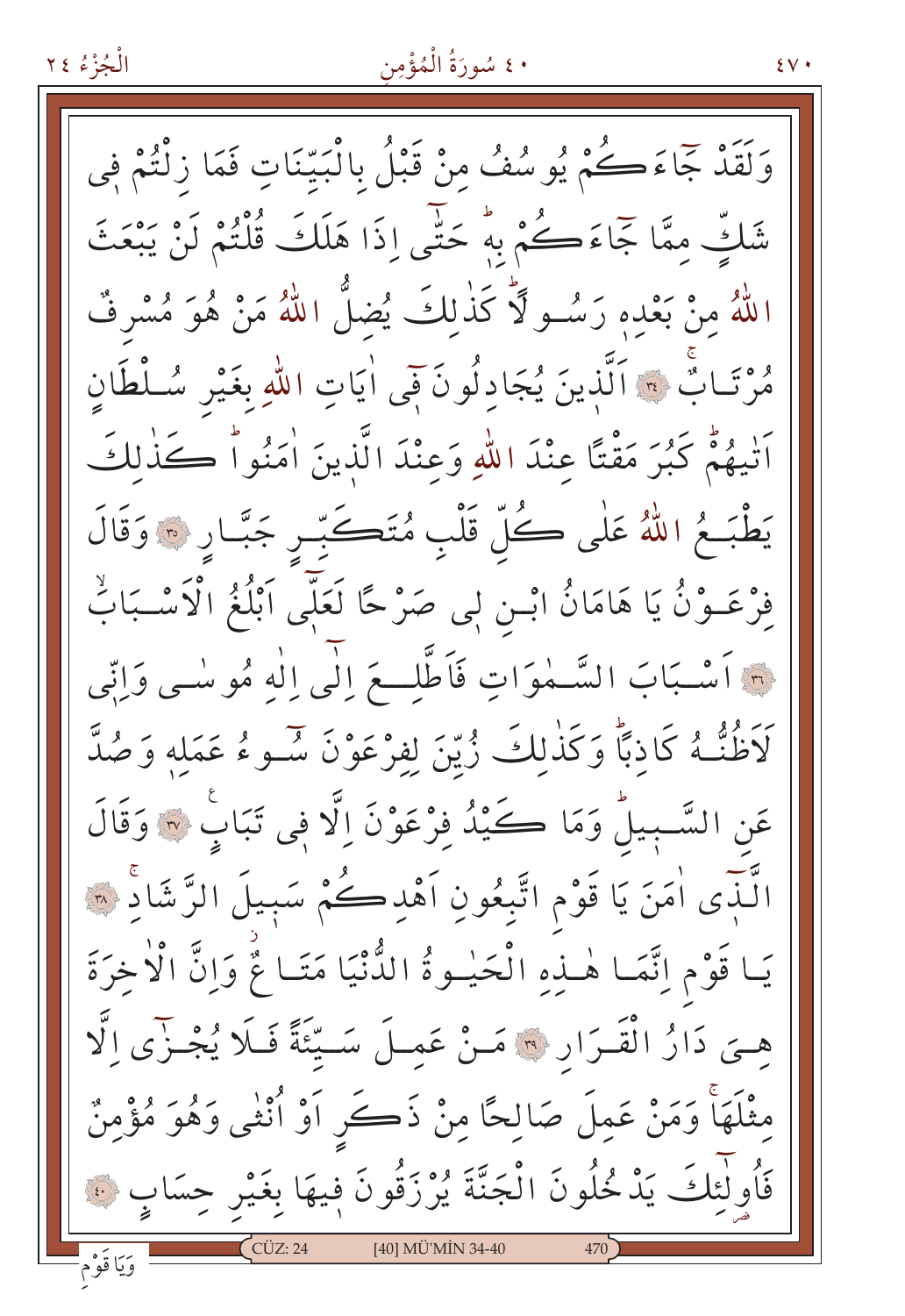٤٠ سُورَةُ الْمُؤْمِن الْجُزْءُ ٢٤  $\S$  V  $\S$ وَيَا قَوْمِ مَا لِّي اَدْعُو ڪُمْ إِلَى النَّجْـوةِ وَتَذْعُونَنِي إِلَى النَّارُ ۞ تَدْعُونَنِي لِأَكْفُرَ بِاللَّهِ وَأُشْـرِكَ بِـهِ مَا لَيْسَ لِي بِهِ عِلْمٌ وَآَيَا أَدْعُو كُمْ إِلَى الْعَزِيـزِ الْغَفَّـارِ ۞ لَا جَرَمَ اَنَّمَـا تَدْعُونَنِـّي إِلَيْـه لَيْسَ لَهُ دَعْوَةٌ فـي الدُّنْيَا وَلَا في الْاخرَة وَاَنَّ مَرَدَّنَا إِلَى اللهِ وَاَنَّ الْمُسْرِفِينَ هُمْ اَصْحَابُ النَّارِ \* فَسَـتَذْكُرُونَ مَا اَقُولُ لَكُمْ وَاُفَوّ ضُ اَمْرَى إِلَى اللَّهِ إِنَّ اللَّهَ بَصِيلٌ بِالْعِبَـادِ ۞ فَوَقْيـهُ اللَّهُ سَـيِّـئَاتٍ مَـا مَكَّرُوا وَحَاقَ بِبَالٍ فِرْعَـوْنَ سُّـوءُ الْعَـذَابِ ۞ اَلنَّارُ يُعْرَضُونَ عَلَيْهَا غُـدُوًّا وَعَشْـيًّا وَيَـوْمَ تَقُـومُ السَّـاعَةُ ۚ أَدْخِلُوا الَّ فَرْعَـوْنَ اَشَـدَّ الْعَـذَابِ ۞ وَإِذْ يَتَخَاجُونَ فِي النَّارِ فَيَقُولُ الضُّعَفَوُ۠ا لِلَّذِينَ اسْتَكَـكْبَرُوا اِنَّا كُنَّا لَكُمْ تَبَعـًا فَهَـلْ أَنْتُـمْ مُغْنُـونَ عَنَّـا نَصيبًا مِـنَ النَّار لَّهَ قَالَ الَّذِينَ اسْتَكَسَّبَرُوا إِنَّا كُلُّ فِيهَا إِنَّ اللَّهَ قَدْ حَكَمَ بَيْنَ الْعبَـاد ﴾ وَقَـالَ الَّذينَ فِـى النَّـارِ لِخَزَنَةِ جَهَنَّمَ ادْعُوا رَبَّكُمْ يُخَفَّفْ عَنَّا يَوْمًا مِنَ الْعَذَابِ ۞ [40] MÜ'MİN 41-49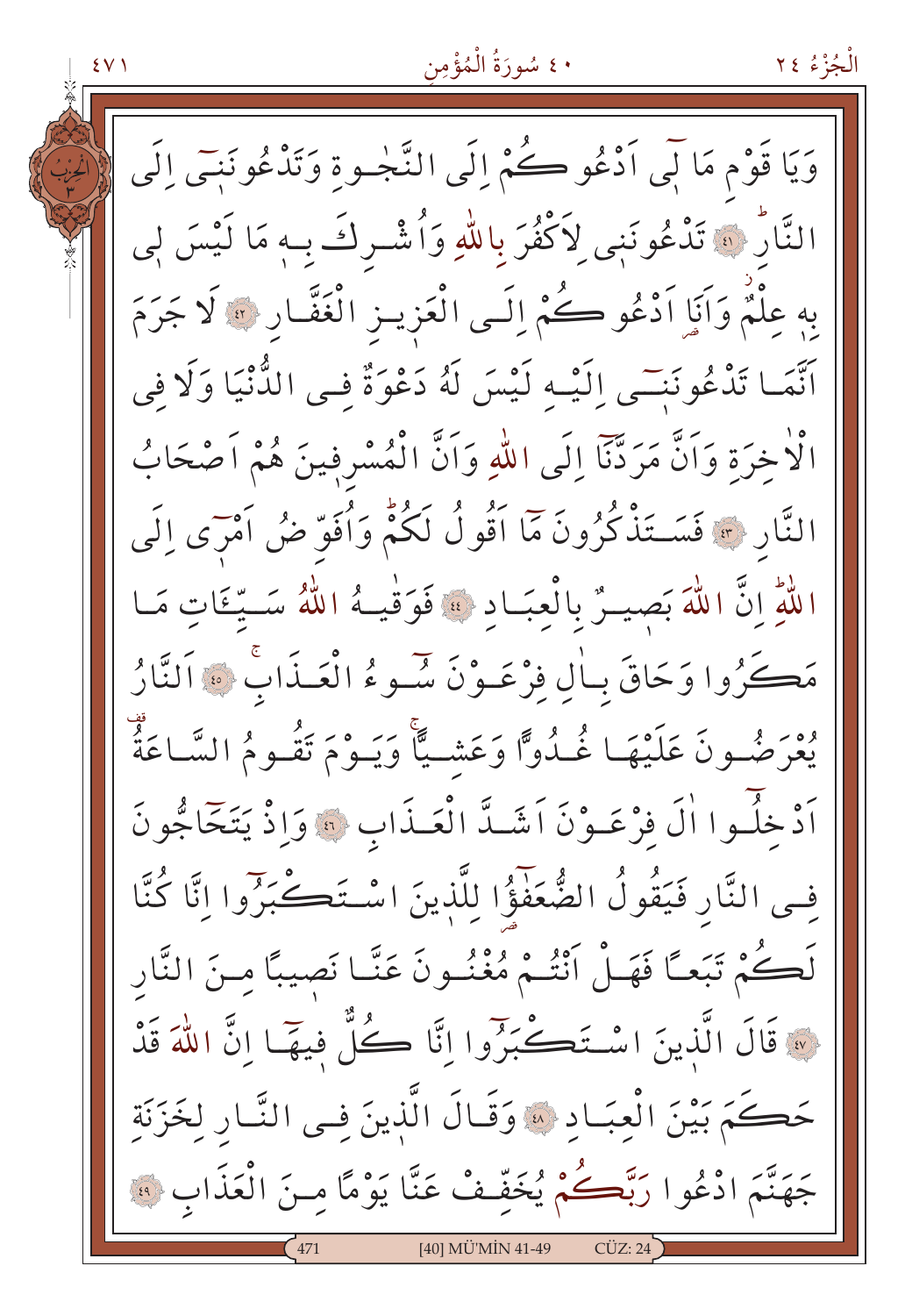### ٤٠ سُورَةُ الْمُؤْمِن

 $5YY$ 

قَالُوا اَوَلَمْ تَكُ تَأْتِيكُمْ رُسُلُكُمْ بِالْبَيِّنَاتِ قَالُوا بَلْهُمْ قَالُسُوا فَادْعُسُواْ وَمَا دُعْسُؤُا الْكَافِرِينَ الَّا فِي صَلَالٌ ﴾ اتَّا لَنَنْصُـرُ رُسُـلَنَا وَالَّذِيـنَ اٰمَنُـوا فيي الْحَيْـوةِ الدُّّنْيَا وَيَوْمَ يَقُومُ الْأَشْـهَادُ ۞ يَـوْمَ لَا يَنْفَعُ الظَّالميـنَ مَعْذرَتْهُـمْ وَلَهُـمُ اللَّعْنَةُ وَلَهُمْ سَـوءُ الدَّار فَ وَلَقَدْ أَتَيْنَا مُوسَى الْهُدٰى وَأَوْرَثْنَا بَنِي إِسْرَايْلَ الْكِتَـابٌ ۞ هُدًى وَذِكْرٰى لِأُولِـى الْأَلْبَابِ ۞ فَاصْبِرْ إِنَّ وَعْـدَ اللهِ حَـقٌّ وَاسْـتَغْفِرْ لِذَنْبِكَ وَسَـبِّحْ بِحَمْدِ رَبِّكَ بِالْعَشِيِّ وَالْإِبْكَارِ ۞ إِنَّ الَّذِينَ يُجَادِلُونَ فَمِي أَيَـاتِ اللهِ بِغَيْـرٍ سُـلْطَانٍ آتٰيهُمْۚ إِنَّْ فِـى صُدُورِهِمْ إِلَّا كِبْرٌ مَا هُمْ بِبَالِغِيبٌ فَاسْتَعِذْ بِاللَّهِ إِنَّـهُ هُوَ السَّـمِيعُ الْبَصِيـرُ ۞ لَخَلْقُ السَّـمٰوَاتِ وَالْأَرْضِ اَكْتَبِـرُ منْ خَلْقِ النَّاسِ وَلْكِنَّ اَكْثَرَ النَّـاسِ لَا يَعْلَمُونَ ۞ وَمَا يَسْتَوِي الْأَعْمٰى وَالْبَصِيرُ وَالَّذِينَ اٰمَنُوا وَعَملُوا الصَّالحَـاتِ وَلَا الْمُسَـىءُ قَلِيلًا مَـا تَتَذَكَّـرُونَ ۞ -<br>- إنَّ السَّاعَةَ [40] MÜ'MİN 50-58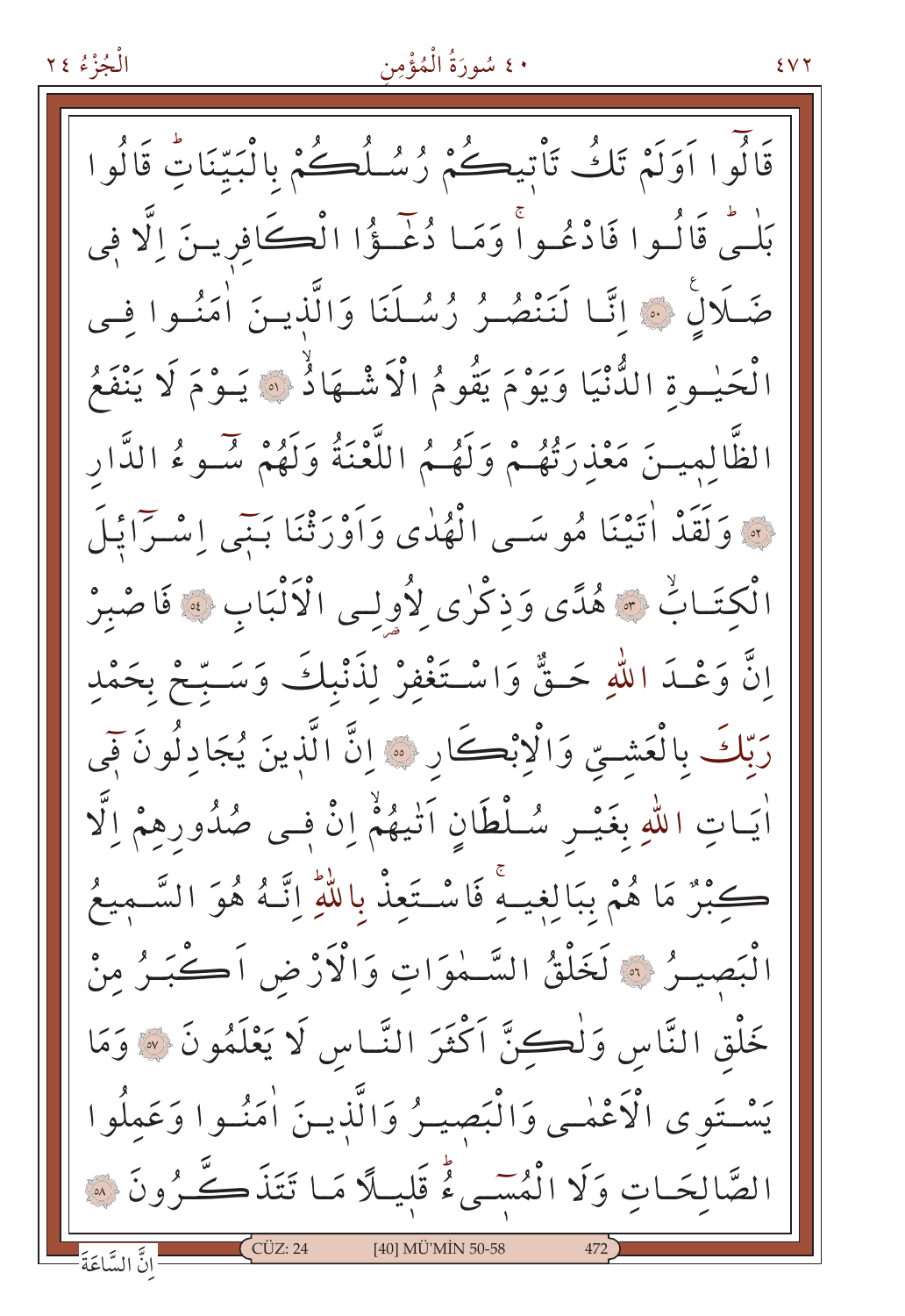## • ٤ سُورَةُ الْمُؤْمِن

إِنَّ السَّاعَةَ لَأَتِيَةٌ لَا رَيْبَ فِيهَا وَلْكِنَّ اَكْثَرَ النَّاس لَا يُؤْمِنُونَ ۞ وَقَالَ رَبُّكُمُ ادْعُونَى اَسْتَجِبْ لَكُمُّ انَّ الَّذِينَ يَسْتَكْبُرُونَ عَنْ عِبَادَتِي سَـيَدْ خُلُونَ جَهَنَّمَ دَا خِرِينَ ۞ اَللّٰهُ الَّذِى جَعَلَ لَكُمُ الَّيْلَ لِتَسْكُنُوا فيه وَالنَّهَـارَ مُبْصراً إِنَّ اللهَ لَذُو فَضْـل عَلَى النَّاسِ وَلْكِنَّ اَكْثَرَ النَّاسِ لَا يَشْكُرُونَ ۞ ذٰلكُمُ اللَّهُ رَبُّكُمْ خَالِقُ كُلّْ شَـئٍ ءٍۢ لَّا اللَّهَ اِلَّا هُوَٰ فَاَنِّي تُؤْفَكُونَ ۞ كَذٰلِكَ يُؤْفَـكُ الَّذِينَ كَانُوا بِاٰيَـاتِ اللهِ يَجْحَدُونَ ۞ اَللَّهُ الَّذِي جَعَلَ لَكُمُ الْأَرْضَ قَرَاراً وَالسَّمَّاءَ بِنَاءً وَصَوَّرَكُمْ فَأَحْسَنَ صُوَرَكُمْ وَرَزَقَكُمْ مِنَ الطَّيِّبَاتِّ ذٰلكُمُ اللَّهُ رَبُّصُكُمْ فَتَبَارَكَ اللَّهُ رَبُّ الْعَالَمِينَ \* هُوَ الْحَــُّى لَّا الْــهَ الَّا هُــوَ فَادْعُــوهُ مُخْلِصِيــنَ لَــهُ الدِّينِّ أَلْحَمْـدُ لِلّهِ رَبّ الْعَالَمِينَ ۞ قُلْ إِنّي نُهِيتُ أَنْ أَعْبُدَ الَّذِينَ تَدْعُـونَ مِـنْ دُونِ اللهِ لَمَّـا جَمَاءَنِـيَ الْبَيِّنَاتُ مِنْ رَبِّي وَأُمِرْتُ اَنْ أُسْلِمَ لِرَبِّ الْعَالَمِينَ ۞ [40] MÜ'MİN 59-66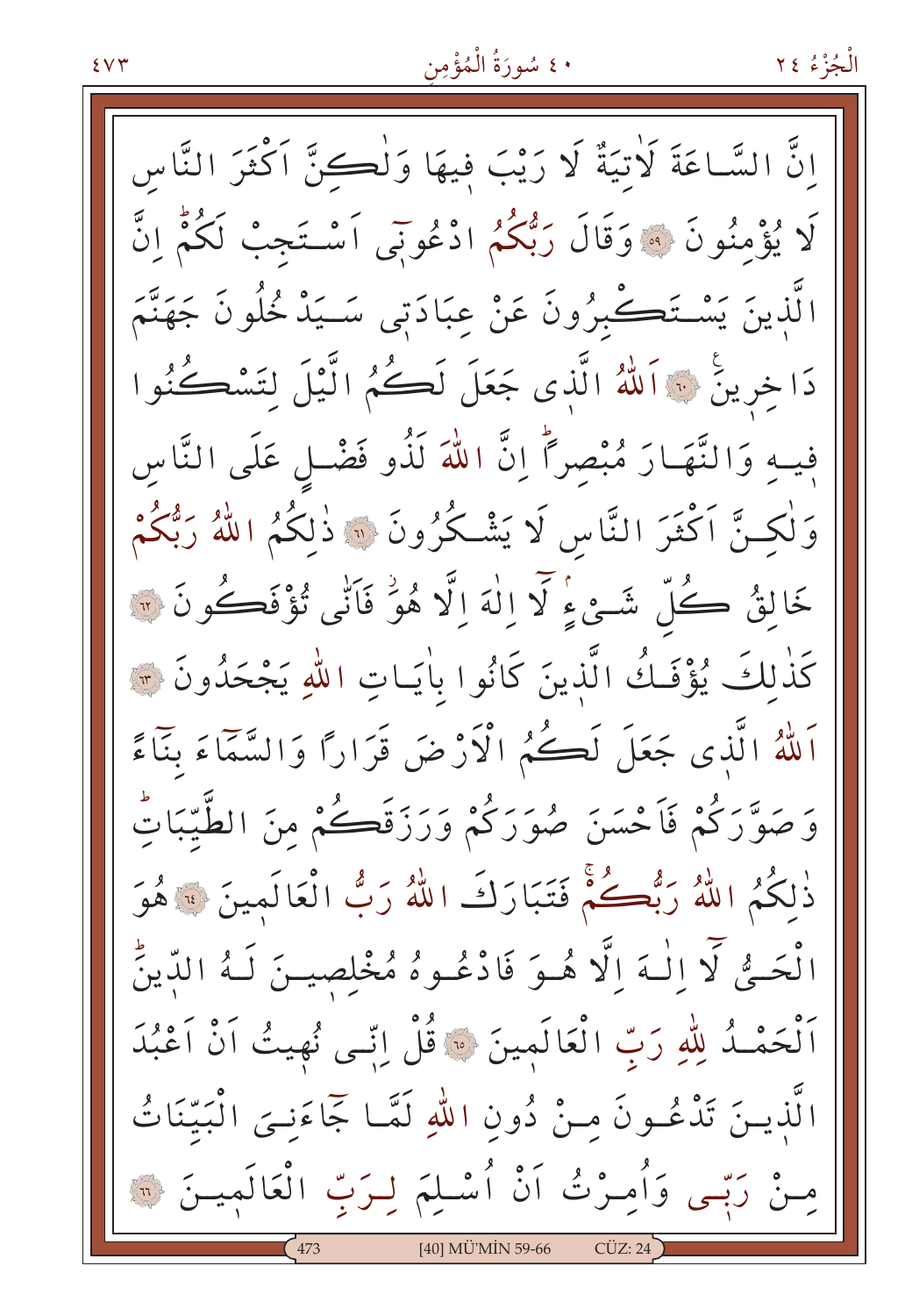### ٤٠ سُورَةُ الْمُؤْمِنِ

هُوَ الَّذي خَلَقَكُمْ منْ تُرَابٍ ثُمَّ مِنْ نُطْفَةٍ ثُمَّ مِنْ عَلَقَةٍ ثُمَّ يُخْرِجُكُمْ طِفْلًا ثُمَّ لِتَبْلُغُوا اَشُدَّكُمْ ثُمَّ لتَكُوثُوا شُيُو خَاَّ وَمِنْكُمْ مَنْ يُتَوَفَّى مِنْ قَبْلُ وَلِتَبْلُغُوا اَجَلَّا مُسَـمًّى وَلَعَلَّكُمْ تَعْقِلُونَ ﴾ هُوَ الَّذِي يُحْيِي وَيُمِيثُ فَبِإِذَا قَضَى آمْرًا فَإِنَّمَا يَقُولُ لَهُ كُنْ فَيَكُونُ ۚ لَّهَ اَلَمْ تَرَ إِلَى الَّذِينَ يُجَادِلُونَ فَي اٰيَاتِ اللَّهِ اَنِّي يُصْرَفُونَ ۚ وَ اَلَّذِينَ ڪَذَّبُوا بِالْكِتَابِ وَبِمَّا أَرْسَـلْنَا بِـهِ رُسُـلَنَا فَسَـوْفَ يَعْلَمُـونَٰ \* إِذِ الْآغْـلَالُ فِي اَعْنَاقِهِمْ وَالسَّلَاسِـلُ يُسْـحَبُونُ ۚ لَا فِـى الْحَمِيـم ثُـمَّ فِى النَّارِ يُسْجَرُونَ ۞ ثُمَّ قِيلَ لَهُمْ اَيْنَ مَا كُنْتُمْ تُشْرِكُونَّ مِنْ دُونِ اللَّهِ قَالُوا صَلُّوا عَنَّا بَلْ لَمْ نَكُنْ نَدْعُوا منْ قَبْلُ شَــْـئًا كَذٰلِكَ يُضِلُّ اللهُ الْكَافِرِينَ \* ذٰلِكُمْ بِمَا كُنْتُمْ تَفْرَحُونَ فِي الْأَرْضِ بِغَيْرِ الْحَقِّ وَبِمَا كُنْتُـمْ تَمْرَحُونَّ \* أُدْ خُلُوا أَبْوَابَ جَهَنَّـمَ خَالِدِيـنَ فِيهَــاً فَبِئْـسَ مَثْوَى الْمُتَكَبِّرِيسَ ۞ فَاصْبِـرْ إِنَّ وَعْدَ اللّٰهِ حَـقٌّ فَإِمَّا نُريَنَّكَ بَعْـضَ الَّـٰذي نَعِدُهُـمْ أَوْ نَتَوَفَّيَنَّـٰكَ فَإِلَيْنَـا يُرْجَعُونَ ۞ [40] MÜ'MİN 67-77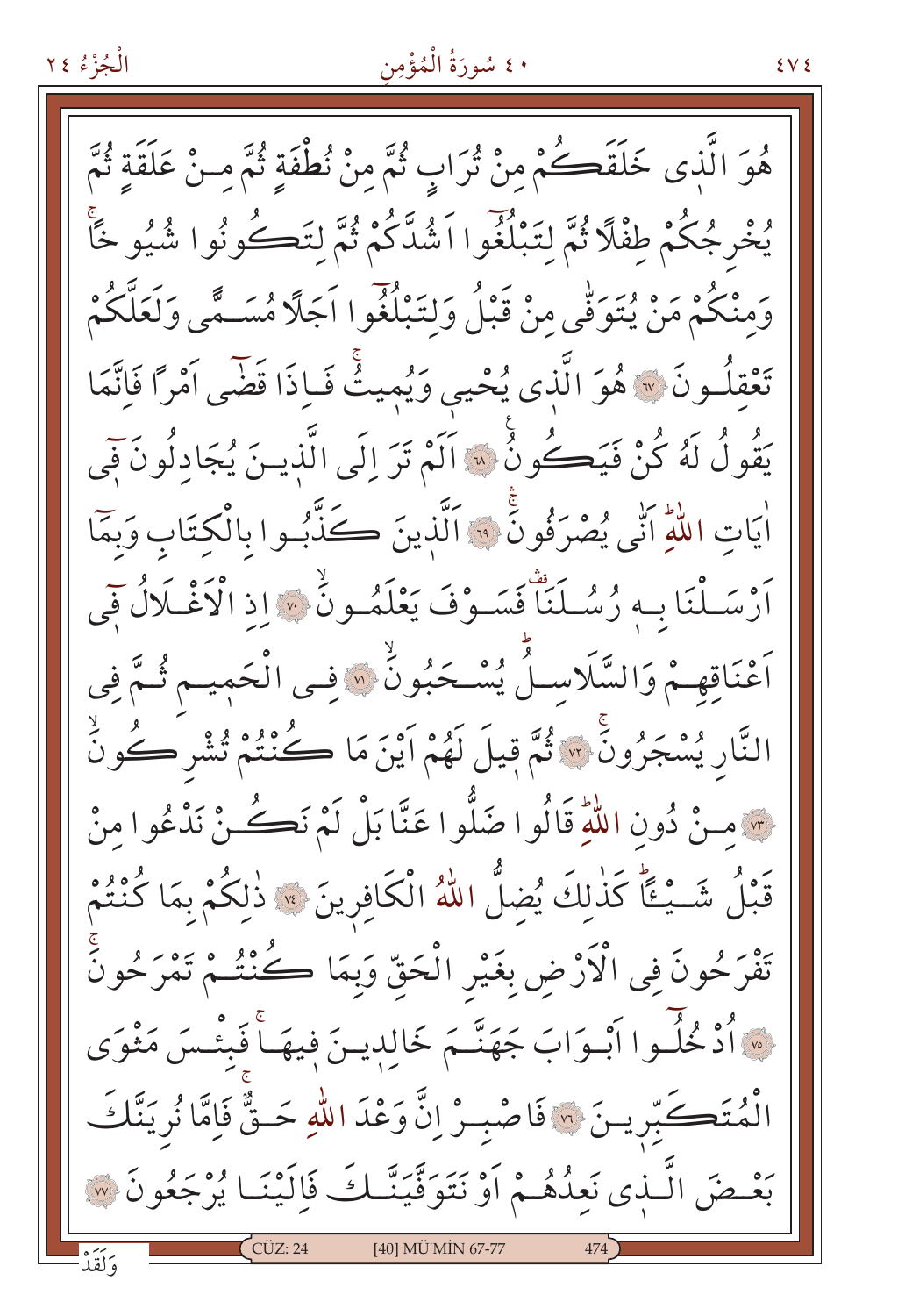# • ٤ سُورَةُ الْمُؤْمِن

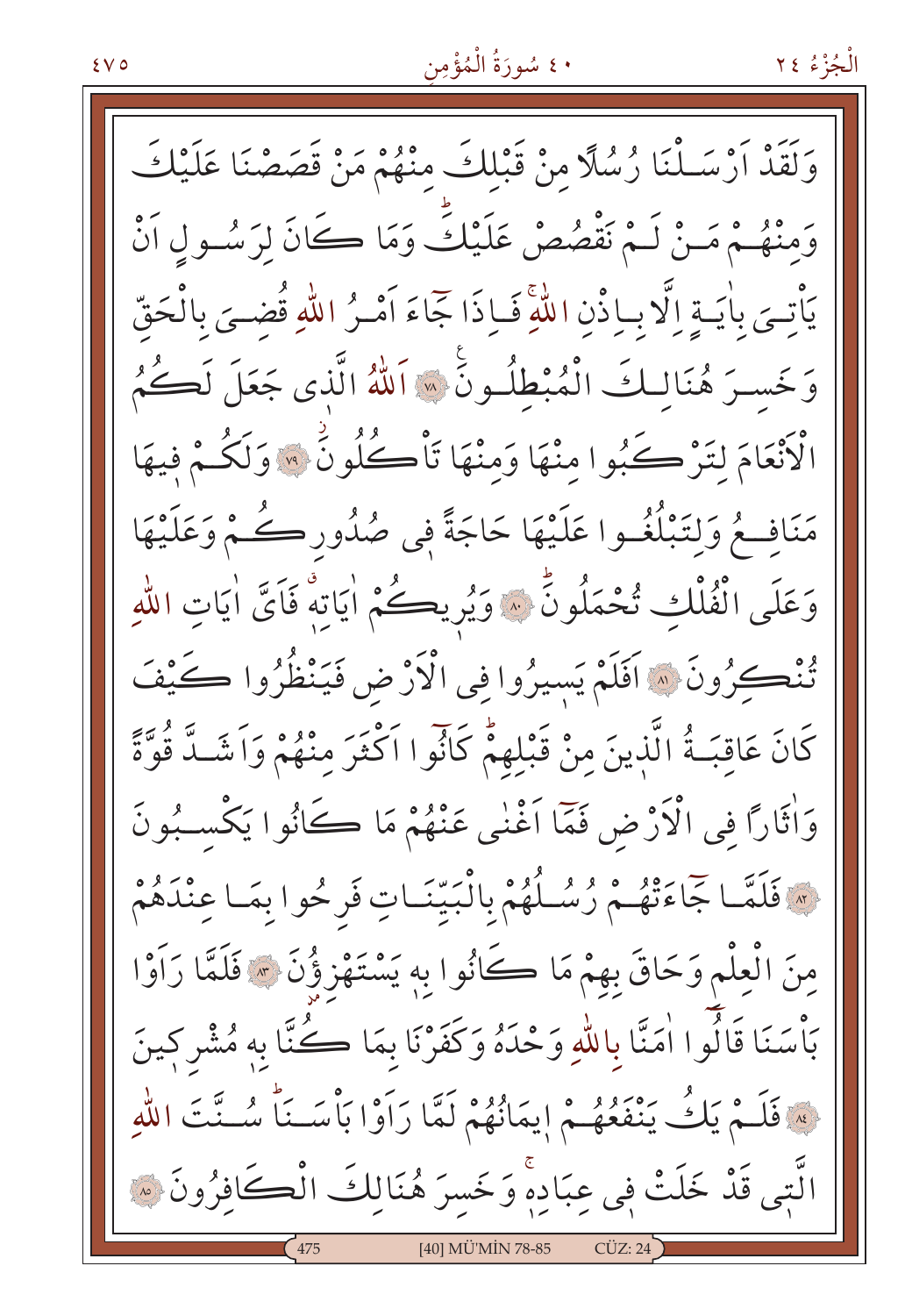### ١ ٤ سُورَةُ فُصِّلَتْ



 $8V$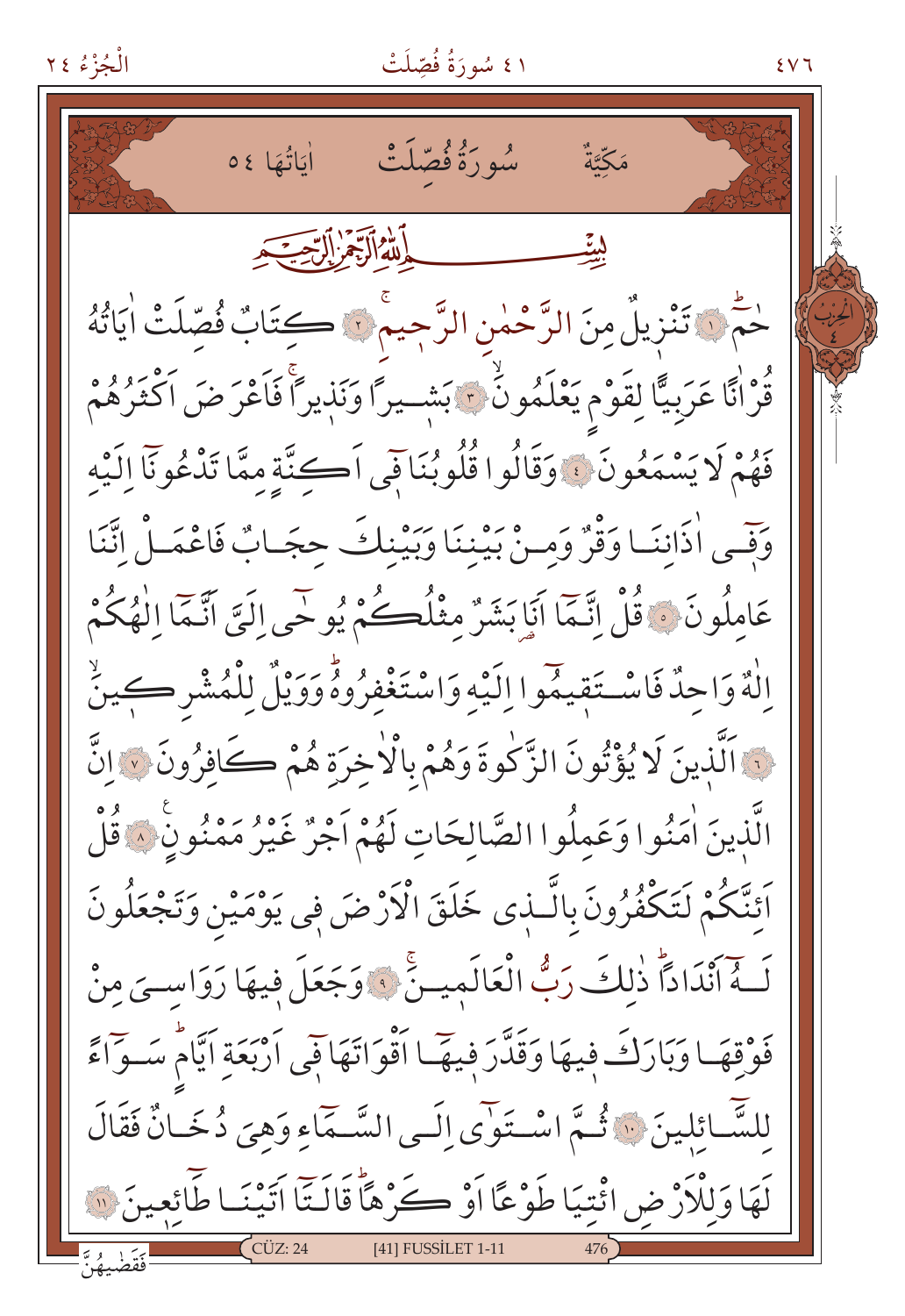### ١ ٤ سُورَةُ فُصِّلَتْ

الْجُزْءُ ٢٤

ضْيهُنَّ سَبْعَ سَمْوَاتٍ فِي يَوْمَيْنِ وَأَوْحٰى فِي ڪُلِّ سَمَّاءِ أَمْرَهَــاً وَزَيَّنَّا السَّــمَاءَ الدُّنْيَـا بِمَصَابِيحٌ وَحِفْظاً ذٰلِكَ تَقْدِيرُ الْعَزِيزِ الْعَلِيمِ \* فَإِنْ اَعْرَضُوا فَقُلْ اَنْذَرْتُكُمْ صَاعِقَةً مِثْلَ صَاعِقَةِ عَادِ وَثَمُو دٍّ مِنْ إِذْ جَاءَتْهُمُ الرُّسُـلُ مِنْ بَيْــنِ اَيْدِيهِمْ وَمِنْ خَلْفِهِمْ أَلَّا تَعْبُدُوا إِلَّا اللَّهَ قَالُوا لَوْ شَبَاءَ رَبُّنَـا لَأَنْزَلَ مَلْئكَةً فَإِنَّا بِمَّا أُرْسِـلْتُمْ بِهِ كَافِرُونَ ۚ ۚ فَاَمَّا عَادٌ فَاسْتَكْبَرُوا فِي الْأَرْضِ بِغَيْرِ الْحَقِّ وَقَالُوا مَنْ اَشَـدُّ مِنَّا قُوَّةً اَوَلَمْ يَرَوْا اَنَّ اللَّهَ الَّذِي خَلَقَهُمْ هُوَ أَشَدُّ مِنْهُمْ قُوَّةً وَكَانُوا بِاٰيَاتِنَا يَجْحَدُونَ فَأَرْسَـلْنَا عَلَيْهِمْ رِيحًا صَرْصَرًا فِي اَيَّام نَحِسَاتٍ لِنُٰذِيقَهُمْ عَذَابَ الْخِزْيِ فِي الْحَيْوةِ الدُّنْيَاً وَلَعَذَابُ الْاخِرَةِ اَخْزٰى وَهُمْ لَا يُنْصَـرُونَ ۞ وَاَمَّا ثَمُو دُ فَهَدَيْنَاهُمْ فَاسْـتَحَبُّوا الْعَمْى عَلَى الْهُلْى فَاَخَذَتْهُمْ صَاعِقَةُ الْعَذَابِ الْهُونِ بِمَا كَانُوا يَكْسِبُونَّ «وَنَجَّيْنَا الَّذِينَ اٰمَنُوا وَكَانُوا يَتَّقُونَ ۚ » وَيَوْمَ يُحْشَـرُ أَعْدَاءُ اللّٰهِ إِلَـى النَّـارِ فَهُمْ يُوزَعُـونَ ۚ وَ حَتّٰـى إِذَا مَا جَاؤُهَا شَـهِدَ عَلَيْهِمْ سَـهُعُهُمْ وَابْصَارُهُمْ وَجُلُودُهُمْ بِمَـا كَانُوا يَعْمَلُونَ ٣ [41] FUSSİLET 12-20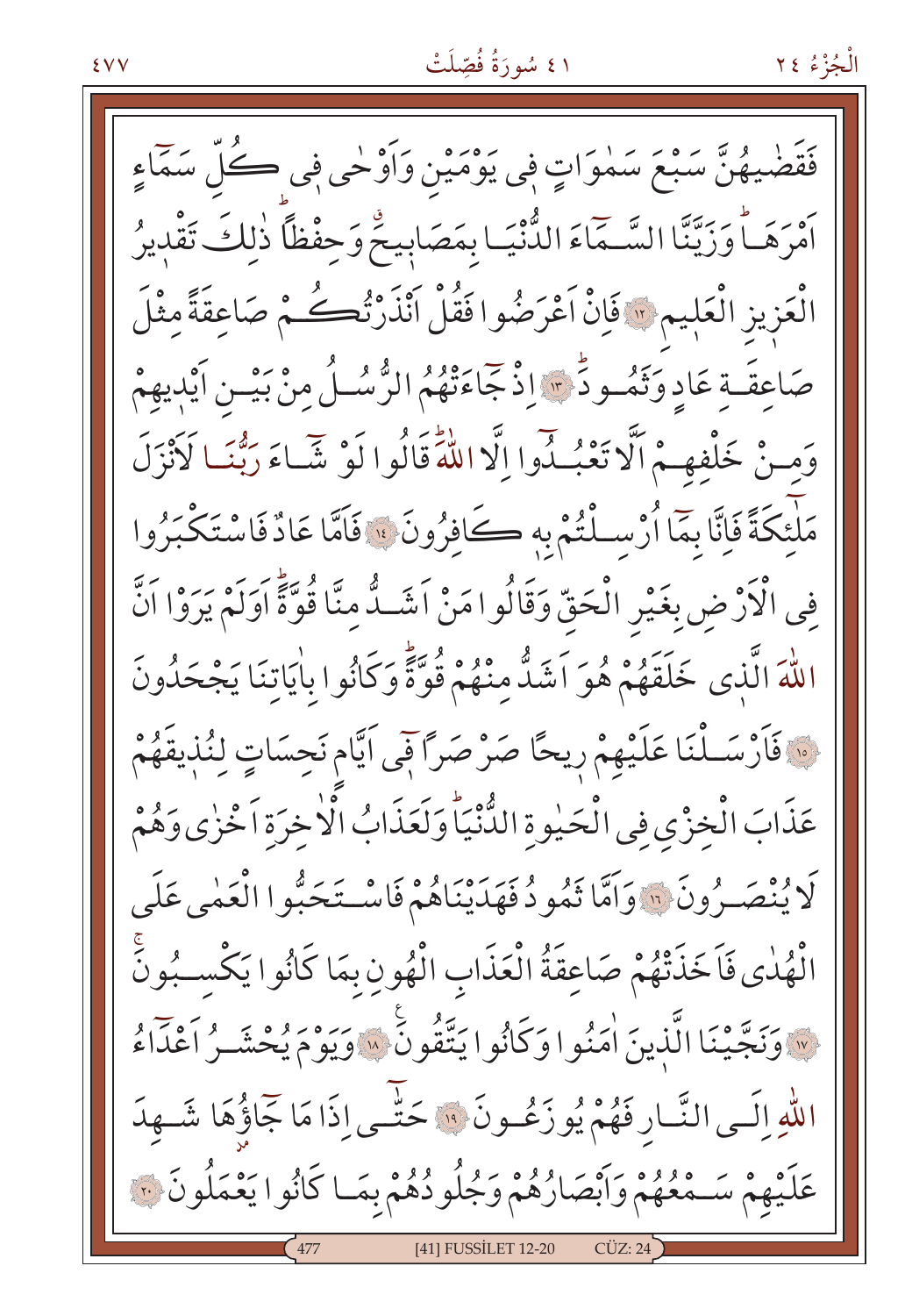# ا ٤ سُورَةُ فُصِّلَتْ

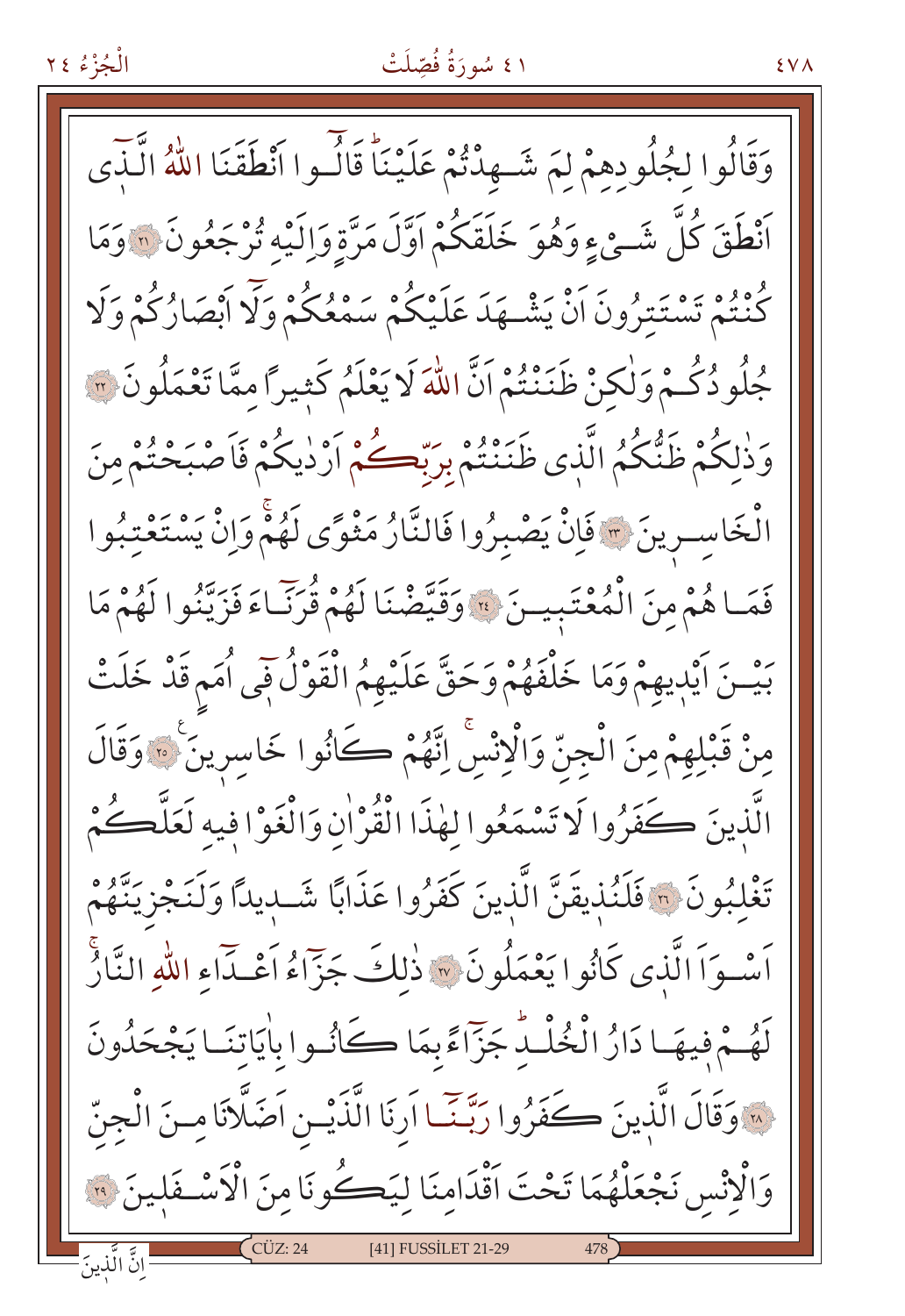## ٤١ سُورَةُ فُصِّلَتْ

انَّ الَّذينَ قَالُوا رَبُّنَا اللَّهُ ثُمَّ اسْتَقَامُوا تَتَنَـزَّلُ عَلَيْهِمُ الْمَلْئِكَةُ اَلَّا تَخَافُوا وَلَا تَحْزَنُوا وَاَبْشِرُوا بِالْجَنَّةِ الَّتِبِي كُنْتُمْ تُوعَدُونَ ۞ نَحْنُ أَوْلِيَاؤُكُمْ فِي الْحَيْـوةِ الدُّنْيَا وَفِي الْأَخِرَةِ وَلَكُمْ فِيهَا مَا تَشْتَهَى اَنْفُسُكُمْ وَلَكُمْ فِيهَا مَا تَدَّعُونَّ ۞ نُزُلًا مِنْ غَفُورِ رَجِيمٌ ۞ وَمَنْ اَحْسَـنُ قَـوْلًا مِمَّنْ دَعَآ إِلَى اللهِ وَعَمِـلَ صَالِحًا وَقَـالَ إِنَّني مِنَ الْمُسْلِمِينَ ﴾ وَلَا تَسْتَوى الْحَسَـنَةُ وَلَا السَّـيَّئَةُ ادْفَعْ بِالَّتِـي هِيَ اَحْسَـنُ فَإِذَا الَّذِي بَيْنَكَ وَبَيْنَهُ عَدَاوَةٌ كَانَّهُ وَلَّتٌ حَمِيمٌ \* وَمَا يُلَقِّيهَا إِلَّا الَّذِينَ صَبَرُواً وَمَا يُلَقِّيهَا اِلَّا ذُو حَظٍّ عَظِيمٍ ﴾ وَاِمَّا يَنْزَغَنَّـكَ مِنَ الشَّـيْطَانِ نَـزْ غٌ فَاسْـتَعِذْ بِاللَّهِ إِنَّـهُ هُـوَ السَّـمِيعُ الْعَلِيـمُ ۞ وَمِنْ اٰيَاتِه الَّيْـلُ وَالنَّهَـارُ وَالشَّـمْسُ وَالْقَمَـرُّ لَا تَسْـجُدُوا لِلشَّـْمْسِ وَلَا لِلْقَمَـرِ وَاسْـجُدُوا لِلَّهِ الَّـذي خَلَقَهُـنَّ انْ كُنْتُمْ إِيَّاهُ تَعْبُدُونَ ۞ فَإِنِ اسْتَكَحَبَرُوا فَالَّذِينَ عِنْدَ رَبّكَ يُسَـبّحُونَ لَهُ بِالَّيْلِ وَالنَّهَارِ وَهُمْ لَا يَسْـعَمُونَ ۞ [41] FUSSİLET 30-38